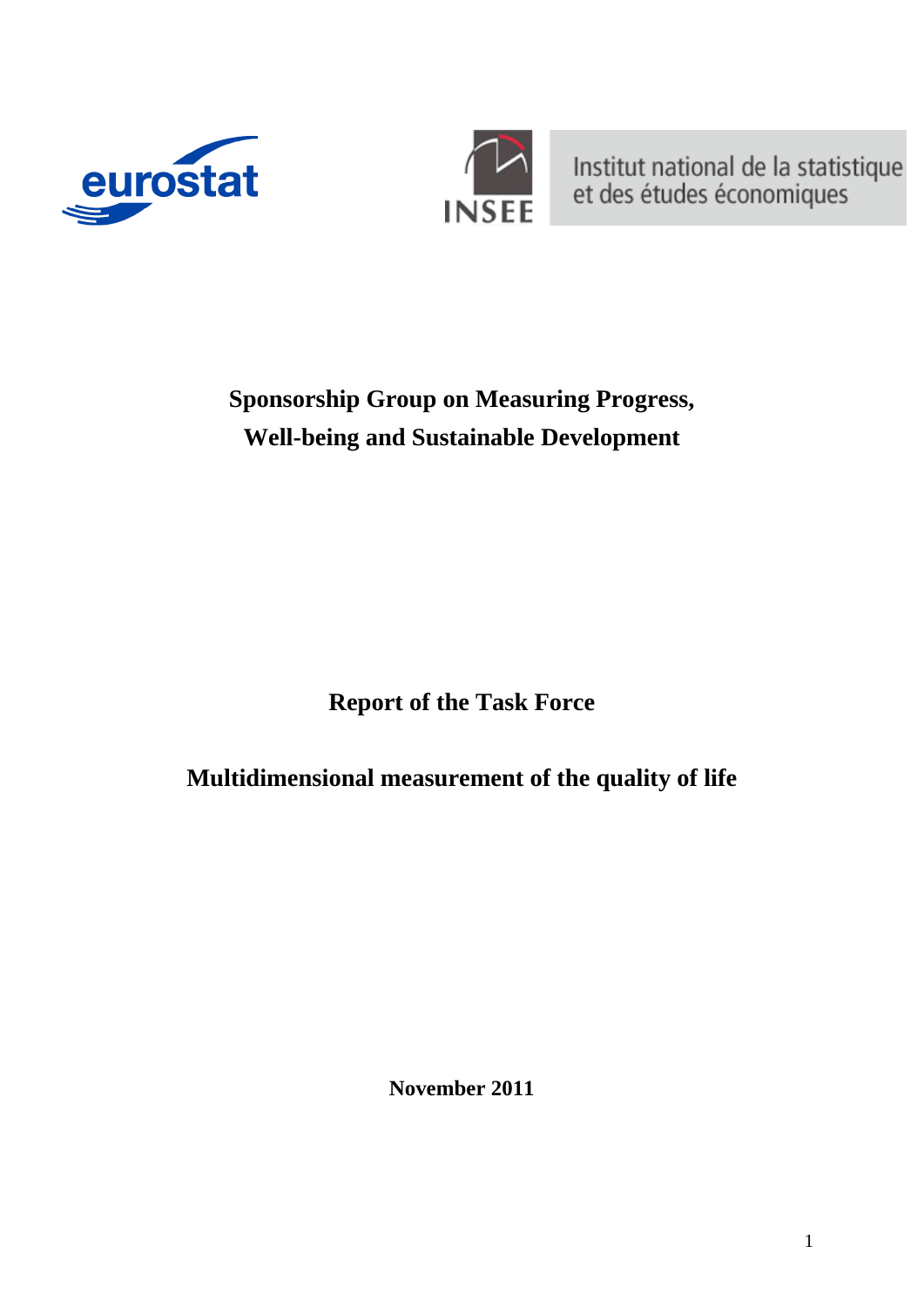*The proposals expressed in this report have been used as basis for writing chapter 3.2 of the consolidated report of the Sponsorship Group on Measuring Progress, Well-being and*  Sustainable Development<sup>1</sup> which has been adopted by the European Statistical System *Committee in November 2011.* 

> **Abstract.** The "Stiglitz/Sen/Fitoussi" Commission on the Measurement of Economic Performance and Social Progress recommended in particular developing **Quality of Life indicators covering multidimensional measures of people's conditions that contribute to their life satisfaction**. This document is the report of the task force of Eurostat that was set-up to analyse how this challenge should be met by the European Statistical System.

*Composition of the Task Force on "multidimensional measurement of quality of life"* 

Co-Chairs: Stéfan Lollivier (FR), Inna Steinbuka (Eurostat)

Secretary / coordinator: Jean-Louis Mercy (Eurostat)

Other Members:

Anna Bienkunska (PL)

Marleen de Smedt (Eurostat)

Mariano Gomez del Moral (ES)

Ludmila Ivancíková (SK)

Bartek Lessaer (DG EMPL)

Aura Leulescu (Eurostat)

Olav Ljones (NO)

Radek Maly (DG EMPL)

Liviana Mattonetti (Eurostat)

Marco Mira D'Ercole (OECD)

Rachel O'Brien (UK)

Guillaume Osier (LU)

Laura Sabbadini (IT)

Ulrich Spörel (DE)

Ceri Thompson (Eurostat)

Wim van Nunspeet (NL)

Andres Vikat (UNECE)

Paul Zahlen (LU)

<sup>&</sup>lt;sup>1</sup> Available on Eurostat website [at](http://epp.eurostat.ec.europa.eu/) http://epp.eurostat.ec.europa.eu and

[on ESS website at http://epp.eurostat.ec.europa.eu/portal/page/portal/pgp\\_ess/about\\_ess/measuring\\_progress](http://epp.eurostat.ec.europa.eu/portal/page/portal/pgp_ess/about_ess/measuring_progress)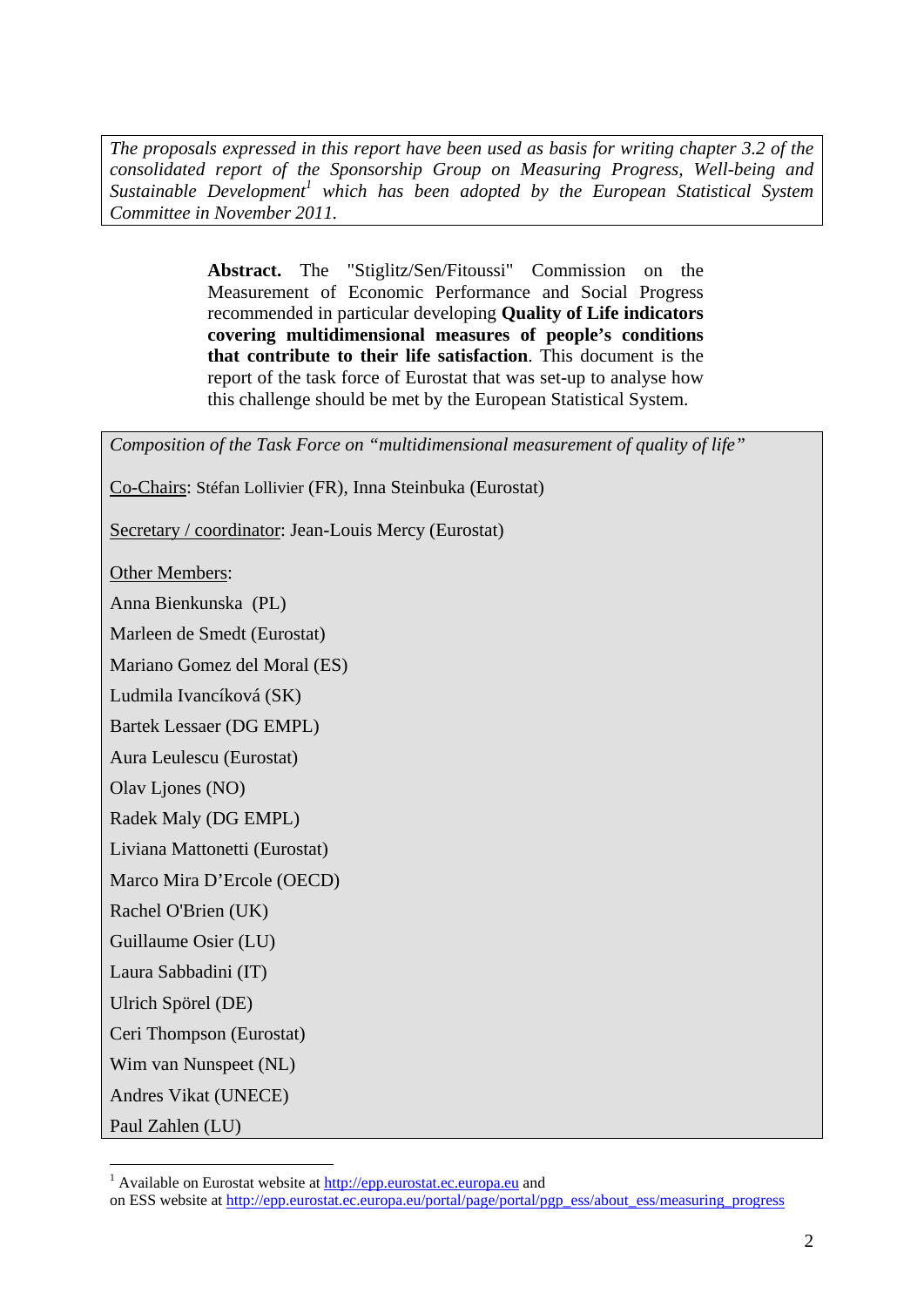## **Table of Contents**

| 1.             | <b>INTRODUCTION</b>                                                                     | $\overline{4}$ |  |  |  |  |  |  |
|----------------|-----------------------------------------------------------------------------------------|----------------|--|--|--|--|--|--|
| 2.             | STOCK TAKING (EXISTING INDICATORS, CONCEPTS AND METHODS)                                | $\overline{4}$ |  |  |  |  |  |  |
| 2.1            | Material living conditions                                                              | 6              |  |  |  |  |  |  |
| 2.2            | Productive and valued activities                                                        | 6              |  |  |  |  |  |  |
| 2.3            | Health                                                                                  | 6              |  |  |  |  |  |  |
| 2.4            | Education                                                                               | 6              |  |  |  |  |  |  |
| 2.5            | Leisure and social interactions                                                         | $\tau$         |  |  |  |  |  |  |
| 2.6            | Personal insecurity                                                                     | $\overline{7}$ |  |  |  |  |  |  |
| 2.7            | Governance and basic rights                                                             | $\overline{7}$ |  |  |  |  |  |  |
| 2.8            | Natural and living environment                                                          | 8              |  |  |  |  |  |  |
| 2.9            | Overall experience of life                                                              | 8              |  |  |  |  |  |  |
| 3.             | <b>GOOD PRACTICES AND RECOMMENDATIONS</b>                                               | 8              |  |  |  |  |  |  |
| 3.1            | General approach                                                                        | 8              |  |  |  |  |  |  |
| 3.2            | The use and development of data sources: short and mid to long term                     | 9              |  |  |  |  |  |  |
| 3.3            | Dissemination and communication                                                         | 10             |  |  |  |  |  |  |
| 3.4            | Next steps                                                                              | 10             |  |  |  |  |  |  |
|                | ANNEX I: SELECTION PROCESS FOR INDICATORS                                               | 12             |  |  |  |  |  |  |
| $\mathbf{1}$   | Step 1: review of sources                                                               | 12             |  |  |  |  |  |  |
| $\overline{c}$ | Step 2: screening                                                                       | 12             |  |  |  |  |  |  |
| 3              | Step 3: selection of headline and supplementary indicators                              | 12             |  |  |  |  |  |  |
|                | ANNEX II: STRUCTURED LIST OF INDICATORS (WITH HEADLINE INDICATORS)<br>14                |                |  |  |  |  |  |  |
|                | ANNEX III: SUMMARY AVAILABLE INFORMATION BY DIMENSION OF QUALITY<br>18<br>OF LIFE (QOL) |                |  |  |  |  |  |  |
|                | <b>ANNEX IV - NATIONAL EXPERIENCES</b><br>27                                            |                |  |  |  |  |  |  |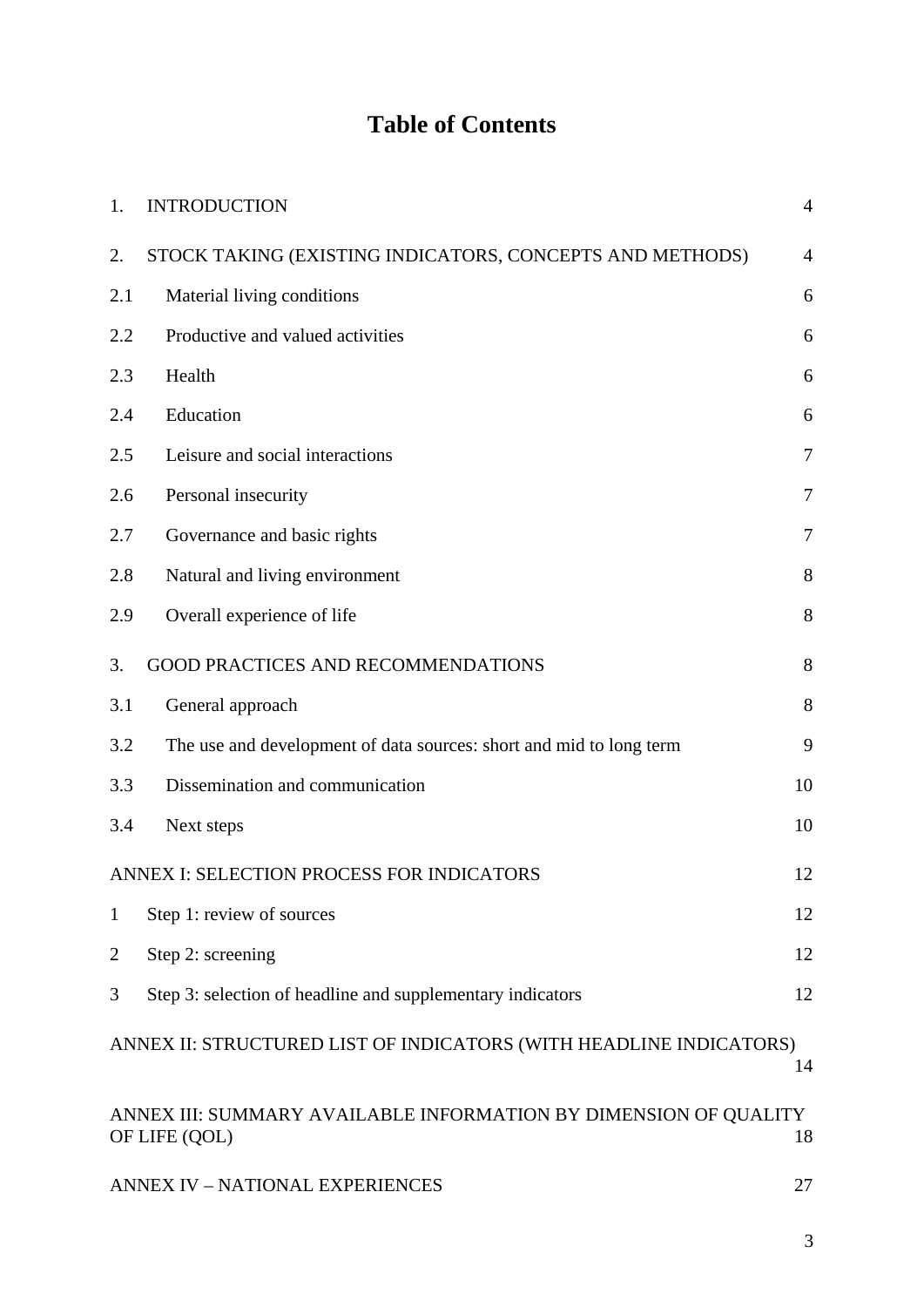## <span id="page-3-0"></span>**1. Introduction**

Quality of life indicators need to be understood through a multidimensional framework as proposed in the Stiglitz-Sen-Fitoussi commission report on the Measurement of Economic Performance and Social Progress. The TF endorsed a framework encompassing 8+1 dimensions, namely

- Material living conditions (income, wealth and consumption)
- Health
- Education
- Productive and valued activities (including work)
- Governance and basic rights
- Leisure and social interactions (inclusion/exclusion)
- Natural and living environment
- Economic and physical safety
- + Overall experience of life;

In their Sofia Memorandum, the Directors-General of the Statistical Institutes (DGINS) recognised the importance of high quality data about people's quality of life, based on an approach which encompasses the economic, social and environmental dimensions covering objective and subjective conditions.

The DGINS also recognised that the timeliness, comparability and coverage of various dimensions of Quality of Life statistics need to be improved and that, for comparison purposes at European level, the European Survey on income and living conditions (EU-SILC) should be developed as a core instrument for measuring Quality of Life dimensions not already covered by other statistical sources.

It also acknowledged that several other data sources (e.g. Labour Force Survey (LFS), Household Budget Survey (HBS), Time Use Survey (TUS) are available at ESS level; the DGINS committed to making better use of their complementarities with EU-SILC in order to provide a comprehensive system to measure different dimensions of Quality of Life.

It will be important to ensure that the process is coherent with the on-going process to modernise social statistics, in particular the better integration of the social surveys, the simplification process and the better use of administrative sources.

Specific focus should be given to highly relevant indicators, namely the Europe 2020 indicators (notably 'number of people at-risk-of-poverty or social exclusion'), used for policy monitoring in the context of the European Semester, as well as the need to consider indicators that would allow in-depth analysis of specific sub-populations such as children, women, immigrants, the elderly, the youth, the working poor, disabled people.

### <span id="page-3-1"></span>**2. Stock taking (existing indicators, concepts and methods)**

This section makes an inventory of the existing statistical information at EU level on Quality of Life, according to the dimensions set out by the Stiglitz report.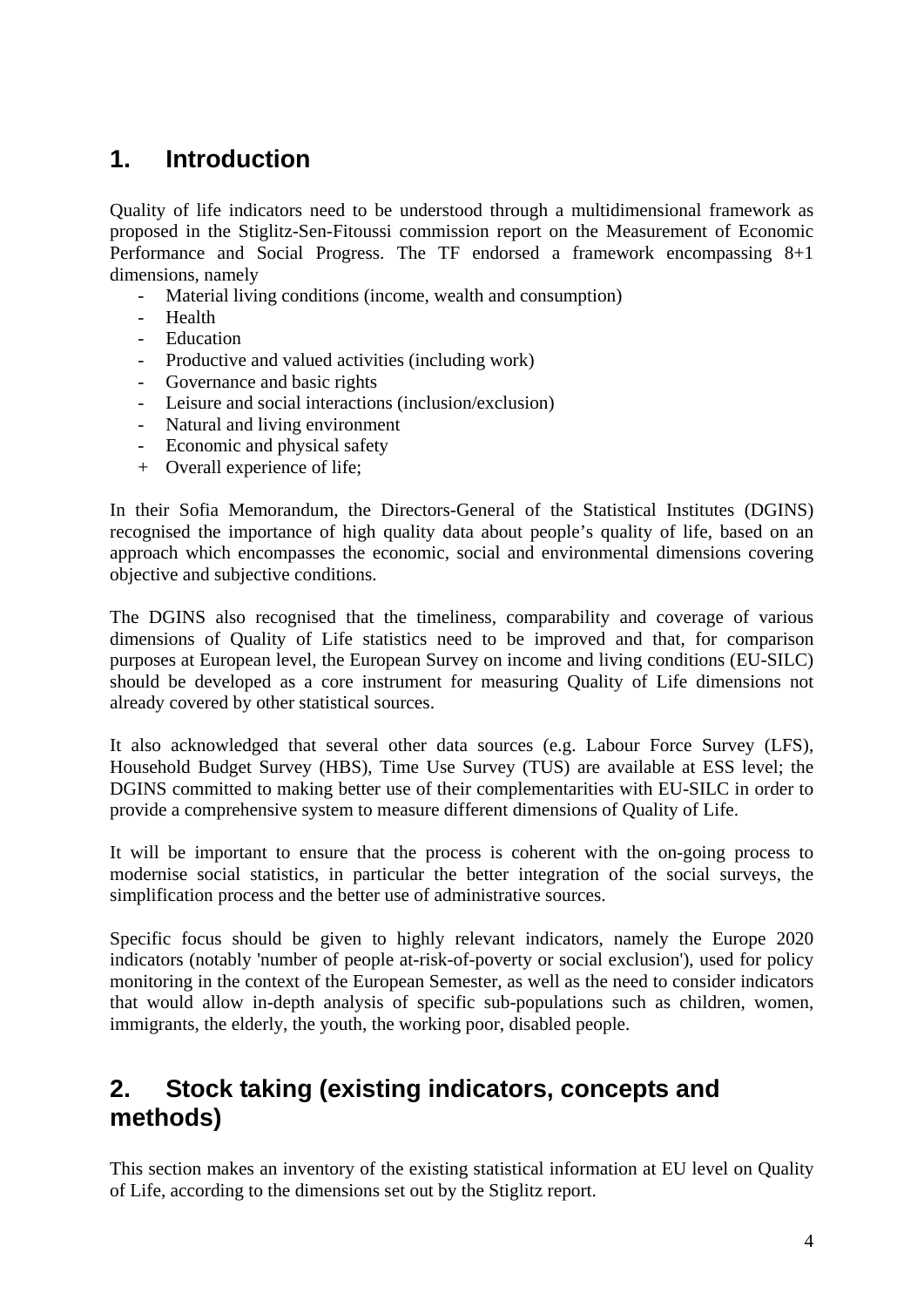Current national experiences are described in annex IV.

Priority was given to existing surveys and administrative data within the ESS (EU-SILC, LFS, AES, HBS) in order to identify the ready-to-use statistical information. In addition to the established and official ESS surveys, the TF has also taken into account two future new surveys in the ESS: the European Health Interview Survey (EHIS) and the EU safety survey (SASU) and the future Household Finance and Consumption Survey (HFCS) carried out by the ECB. It also includes, but only for some areas under-covered by existing sources in the ESS, statistical information offered by non-official surveys (EQLS<sup>2</sup> and ESocS<sup>3</sup>).

The report provides a detailed overview of the extent to which current and future sources cover the different aspects of Quality of life. Moreover, it identifies by each sub-(dimension) the preferred data source based on several criteria: coverage at EU-level, frequency, timeliness, breakdowns available and relevant quality aspects (see Annex III).

As the stock taking exercise referred mainly to raw data (variables and sub-indicators that are directly measured), principles for organizing the large amount of possible relevant factors along a limited set of indicators were considered. In order to reduce complexity of the data and to allow analysis between dimensions it was proposed to compute, to the extent possible, one synthetic indicator for each Quality of Life (sub) dimension.

Synthetic indicators should be computed through the aggregation of several basic indicators (based on raw variables that are directly measured). The main principle is that these variables should be highly correlated so that we can support the assumption that they are measuring the same latent concept. In order to validate the computation of synthetic indicators, their uni-dimensionality and internal consistency could be assessed through multivariate analysis techniques (correlations, Cronbach Alpha, correspondence and factor analysis). This methodology can facilitate the computation of a limited number of 'homogenous' synthetic indicators for each (sub) dimension with little loss of information.

Some indicators proposed are also named "synthetic indicators" when they result from computations involving several variables<sup>4</sup>

Whenever indicators capture distinct, but equally relevant sub-dimensions their aggregation might lack transparency about the different facets of the phenomena. Aggregation in this case might proceed through composite indicators that usually include a wide range of dimensions. However, this approach can create analytical and interpretative problems as it would involve very heterogeneous measures that are very different conceptually and metrically. Moreover, as mentioned in the Stiglitz report, the problem is the arbitrary character of the procedures used to weight their various components. Therefore, uncorrelated basic indicators could be included in a scoreboard of indicators without aggregation.

Finally, for each dimension possible gaps which could/ should be tackled in the future statistical agenda were highlighted.

<sup>&</sup>lt;sup>2</sup> European Quality of Life Survey (EQLS), launched in 2004 and 2007 by Eurofound (and with the 2011 wave now forthcoming);

<sup>&</sup>lt;sup>3</sup> European Social Survey (ESocS), an academically-driven social survey, funded through the European Commission's Research Framework Programmes, the European Science Foundation and national funding bodies in the participating countries;.

<sup>&</sup>lt;sup>4</sup> Like for instance the indicator: Households where adults work less than 20% of their potential during the income reference year (Europe 2020 indicator)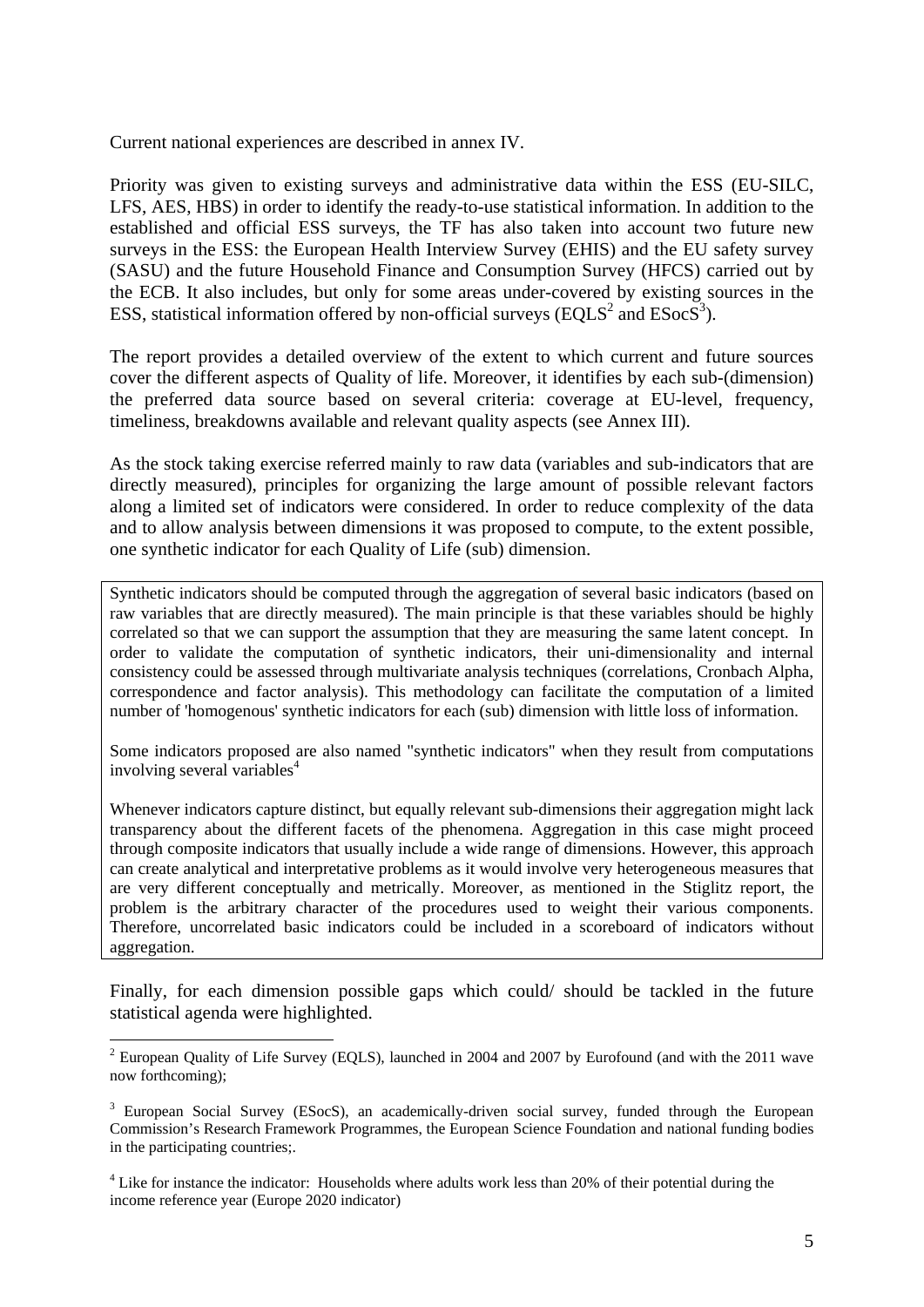#### <span id="page-5-0"></span>*2.1 Material living conditions*

This dimension and related indicators of poverty and social exclusion constitute the core of the current EU-SILC questionnaire. The available information on income and material deprivation is already used in the computation of the European poverty indicators (at-risk-ofpoverty and severe material deprivation). However**,** there are two other complementary dimensions necessary to describe the total economic value of the resources received, owned and used by people: expenditure and wealth. For future work, HBS could provide information on non-discretionary expenditures and HFCS for wealth variables (assets to debts ratio, debts to income service ratio). Further actions should consider timeliness aspects and provision of some regional estimates in SILC.

#### <span id="page-5-1"></span>*2.2 Productive and valued activities*

Both LFS and SILC cover different aspects regarding the access to the labour market. LFS provides quarterly information on core employment variables (activity status, unemployment). SILC provides the low work intensity index<sup>5</sup> that has a broader coverage, encompassing the absence of work opportunities at the level of the household that has a straightforward relationship with its economic well-being. Currently, LFS provides partial information about working conditions (shift or atypical work contract, involuntary part time work, work hours,) and covers other aspects with ad-hoc modules (health and safety at work, reconciliation workfamily life). Further work needs to draw on recommendations of the Task Force on Quality of Employment<sup>6</sup> to extend the current list of available indicators. Moreover, based on the Time Use Survey further work can identify suitable indicators on other productive activities: e.g. housework and childcare.

#### <span id="page-5-2"></span>*2.3 Health*

There are several important indicators for this dimension that are available at national (and for some also at regional) level: life expectancy, healthy life years, infant mortality and age specific death rates. EU-SILC covers relevant health micro-indicators: self-perceived health (ECHI n°33), self-reported chronic morbidity (ECHI n°34), long-term activity limitations (ECHI n°35). This dimension will be covered more extensively in the future when all data of the European Health Interview Survey will be made available. However, this survey will most probably only take place every five years.

#### <span id="page-5-3"></span>*2.4 Education*

LFS is a good source to provide education indicators. In the future, the revision of the questionnaire of the LFS might provide elements about *formal and, non formal education and* 

 5 See table 1

<sup>6</sup> [http://www.unece.org/publications/oes/STATS\\_MeasuringQualityEmploment.E.pdf](http://www.unece.org/publications/oes/STATS_MeasuringQualityEmploment.E.pdf)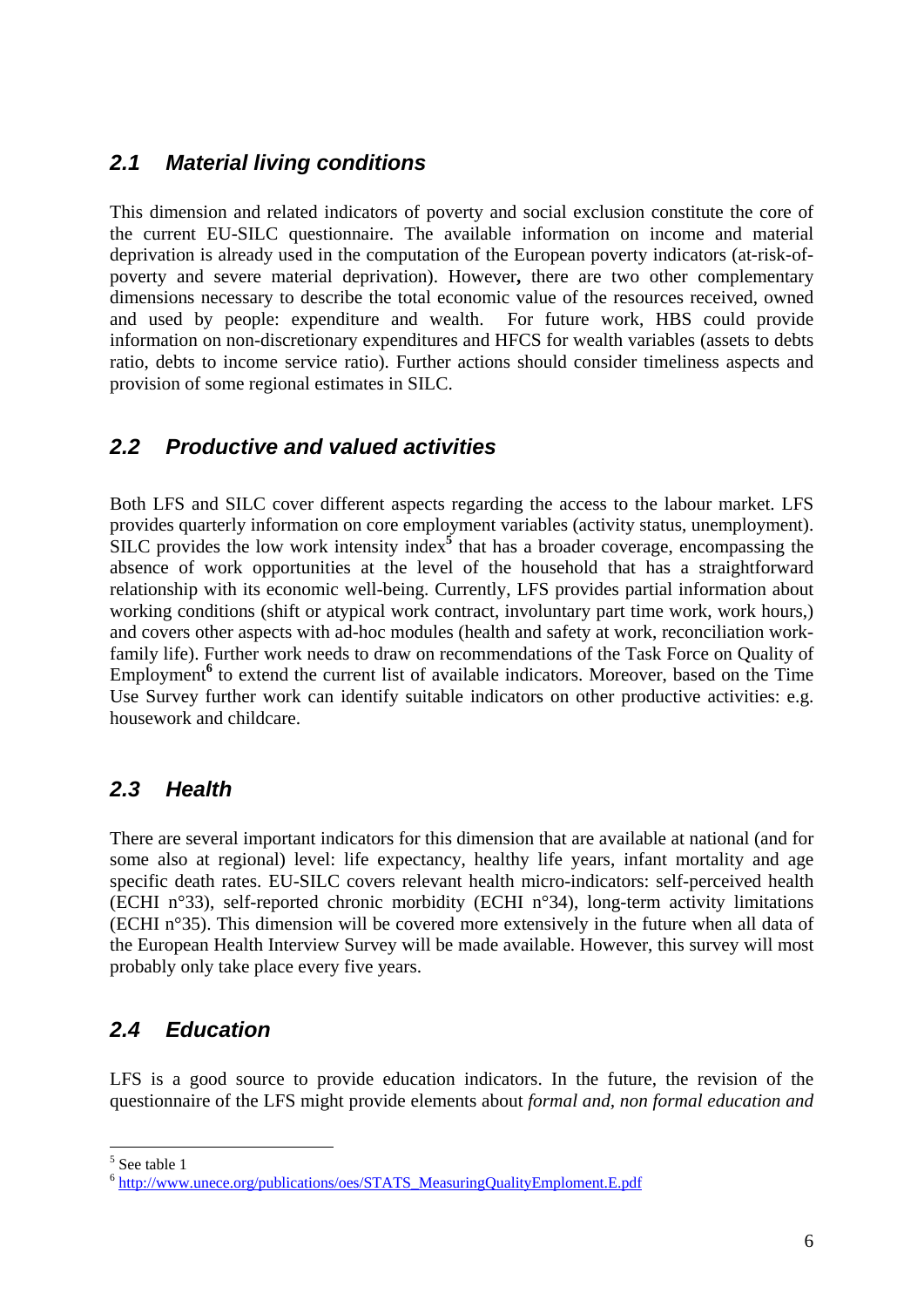*training*, and will implement the new ISCED<sup>7</sup>. Moreover AES will provide information about informal training. The availability of the AES and the better integration with LFS could provide a good opportunity to improve the indicators for education. For testing adult competencies regularly the OECD initiative Programme for the International Assessment of Adult Competencies (PIAAC) can be seen as an interesting source for a regular indicator. For young people, the use of the results of the PISA survey of the OECD can be an alternative.

#### <span id="page-6-0"></span>*2.5 Leisure and social interactions*

Concerning leisure and the trade-off with productive activities, the TUS survey provides information, but only every ten years and for a limited number of countries. A recent in-depth review of this survey has revealed that such frequency is not sufficient to meet the policy needs for such data. A task force has been established to elaborate, by the end of 2012, guidelines for further harmonisation of time use surveys, including guidance on the use of a light version of the time use survey for collecting some time use data between the full scale  $s$ urveys $\frac{8}{3}$ .

Some questions about *social participation and social interactions* are available in EU-SILC modules (2006). It is enough for the computation of a preliminary indicator for this dimension. In the future, this dimension could be reconsidered in the revision process of the EU-SILC legal basis. Once again, TUS can provide information on the existence and the intensity of these activities.

#### <span id="page-6-1"></span>*2.6 Personal insecurity*

For *economic insecurity* some items on financial strain or over-indebtedness from EU-SILC could be used. For *job insecurity,* EU-SILC being a longitudinal base, it could be possible to compute for every worker the probability to loose his/her job one year after. This is possible with the LFS for the following quarter. In the future, questions should be added in the LFS or in LFS modules (or in EU-SILC) to improve the knowledge for this dimension.

Concerning physical insecurity, EU-SILC provides information on crime, violence and vandalism in the area. A possibility is to use administrative data, such as crime victimization rate and road fatalities, but these will be provided only at national/ regional level. In the future, the EU Safety Survey might provide more extensive information for this dimension.

#### <span id="page-6-2"></span>*2.7 Governance and basic rights*

This dimension covers topics such as trust in institutions, satisfaction with public services and social cohesion. This set of items describes the quality of the society as perceived by the consumer. Its originality is to consider arguments of the utility function which are not only individual "consumption goods" for the consumer, but externalities or public goods. For the moment, the EQLS and ESocS provide a comprehensive set of questions for this dimension.

<sup>7</sup> ISCED: International Standard Classification of Education

<sup>&</sup>lt;sup>8</sup> "Outcome of the in-depth review on time use surveys" by the Bureau of the Conference of European Statisticians, available at http://www.unece.org/stats/documents/ece/ces/2011/6.e.pdf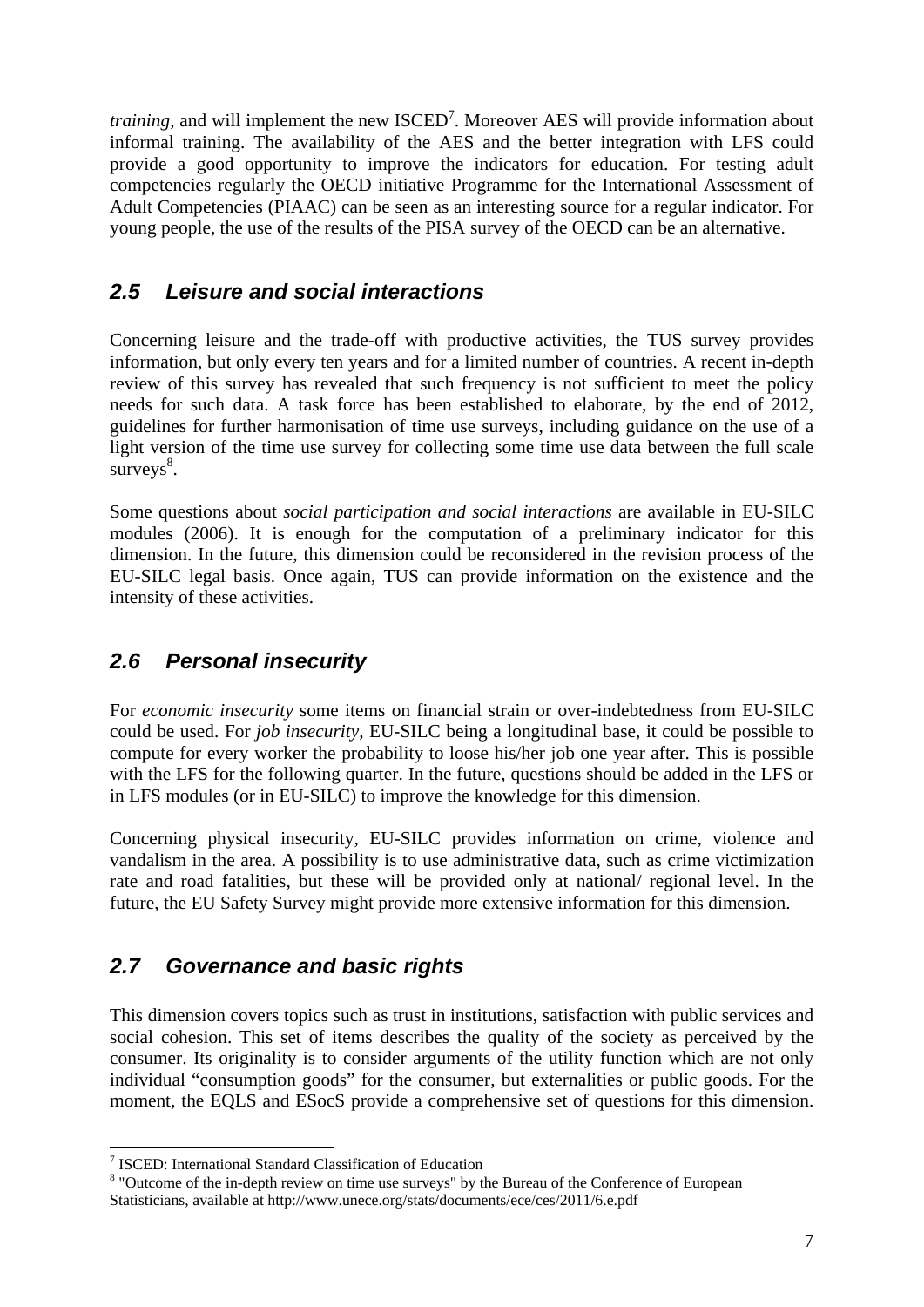A middle term solution could be to consider including the topic in rolling modules of EU-SILC.

#### <span id="page-7-0"></span>*2.8 Natural and living environment*

EU-SILC (and EHIS) already provides restricted information on the topic. More questions about environmental conditions are for the moment available in the EQLS and in administrative sources. Considering the wide spread agreement on the importance of this dimension, the inclusion of related questions in the modules of EU-SILC could be considered.

#### <span id="page-7-1"></span>*2.9 Overall experience of life*

It would be important to ask at least one question (overall life satisfaction) every year for this dimension in EU-SILC. Moreover, the interpretation of this subjective question will be improved in EU-SILC because the source is longitudinal (better control for unobserved heterogeneity of individual preferences). Other questions on subjective well-being will be available in EHIS and will be collected also in the 2013 EU-SILC ad-hoc module. It will be important to take into account both evaluative questions and affect questions in future surveys.

Even if recommended by the SSF report, official statistics do not often measure affects. However, some experiences in the US and the French TUS to qualify activities on a scale of satisfaction could be generalized in the future.

The OECD guidelines on measuring well being will also be an input to take into consideration.

### <span id="page-7-2"></span>**3. Good practices and recommendations**

The measurement of quality of life is a relatively new field, and while existing practice in the EU can be documented, see previous section, it is perhaps too early to evaluate what is good or best practice. However, in comparison with the EU, it may be valuable to try to replicate some aspects of practice from the US with regard to implementation of Time Use Surveys.

The recommendations of the Task Force on Quality of Life are set out below with respect to the following aspects of developing indicators in this area A) general approach, B) the use and development of data sources: short and mid to long term, C) Dissemination and communication, and D) Next steps.

#### <span id="page-7-3"></span>*3.1 General approach*

The TF recommends that Quality of Life is assessed using different classes of indicators, on the basis of the manner they are constructed:-

 *Synthetic indicators* for each (sub)dimension of Quality of Life, as defined earlier, such as "material deprivation".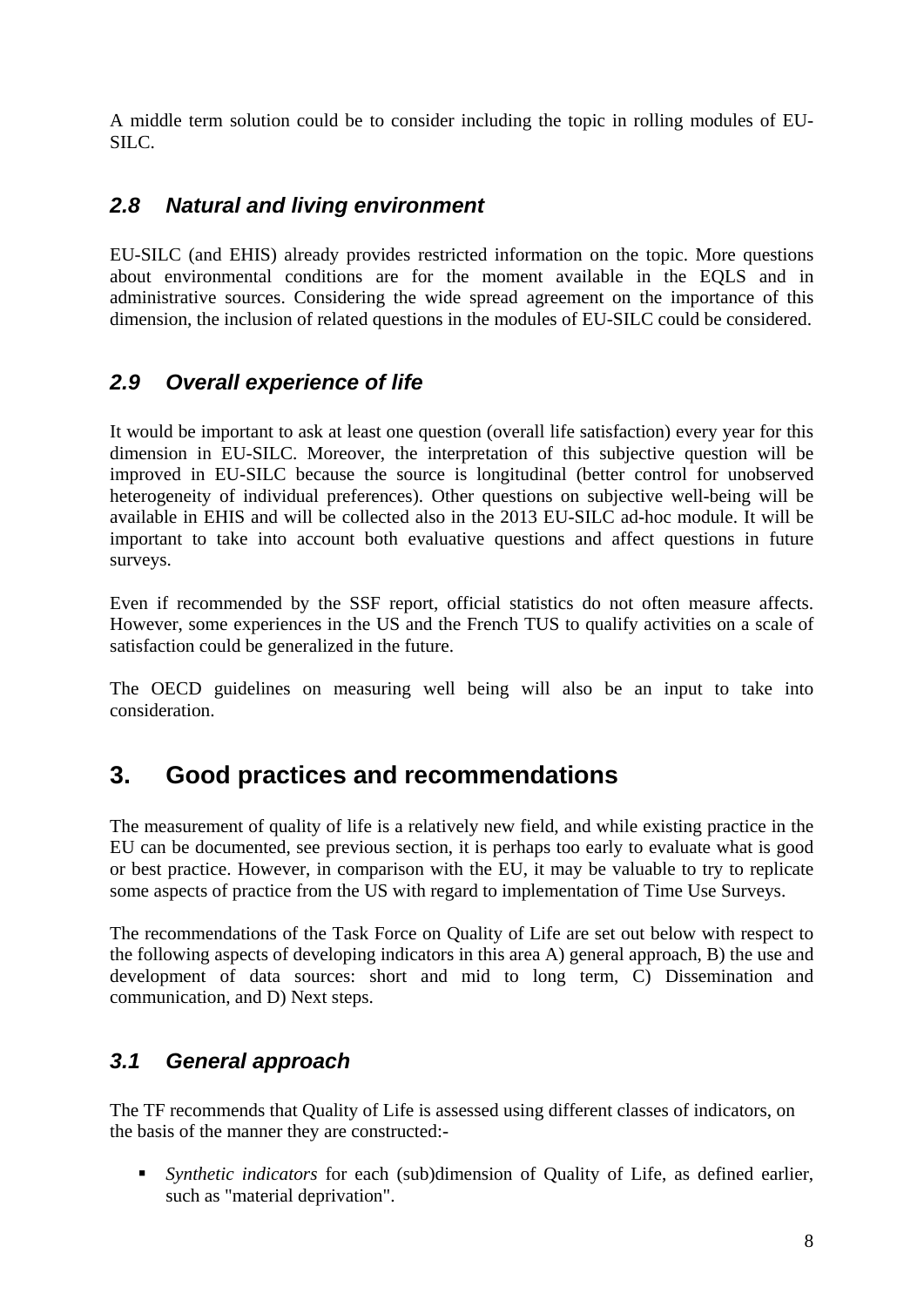- *Primary indicators* that represent additional basic indicators, measured at individual level on the basis of raw data from the survey. For additional basic indicators, no further aggregation of variables is performed as it is considered they represent heterogeneous aspects of a phenomenon, such as "quality of employment" indicators.
- *Complementary indicators* providing information at aggregated level (regional or national). These are indicators that cannot be computed at the individual level and which are particularly valuable for providing contextual information. Examples of aggregated indicators might be *healthy life years,* which is useful for making crosscountry comparisons; *education,* where for young people vs. adults the PISA vs. PIAAC surveys could be taken into account for comparisons between countries; insecurity.

All these indicators should be integrated in the form of a scoreboard. As an example, the "Findicator webpages" is developed in Finland with about 100 social indicators listed.

The task force further recommends the following:

- The use of both objective and subjective items in the  $8+1$  domains: their use alongside each other is important for providing an adequate picture of Quality of Life. However, special care should be taken when comparing the answers to subjective and objective questions, as well as comparisons between countries;
- To include indicators available at the sub-national level, as many policies which influence Quality of Life are taken at the regional or even local level. In particular to identify indicators at the regional level within Member States given the importance of the regions in implementation of the EU Cohesion policy.
- To provide micro-indicators of Quality of Life to compare all sub-populations of high policy relevance such as those 'at risk of poverty or social exclusion', migrants, the elderly or other vulnerable groups
- That the indicators should enable analysis of interactions between dimensions and identification of multiple disadvantaged groups.

Overall, the TF does not recommend the use of a composite indicator that will incorporate all the dimension of quality of life.

Annex I details the selection process for indicators and annex II proposes a first list of indicators.

#### <span id="page-8-0"></span>*3.2 The use and development of data sources: short and mid to long term*

In the short term a first set of indicators will be developed with data from existing sources within the ESS, and, where these data are lacking, with data from EU sources outside the ESS. The Task Force recommends:

In the short term,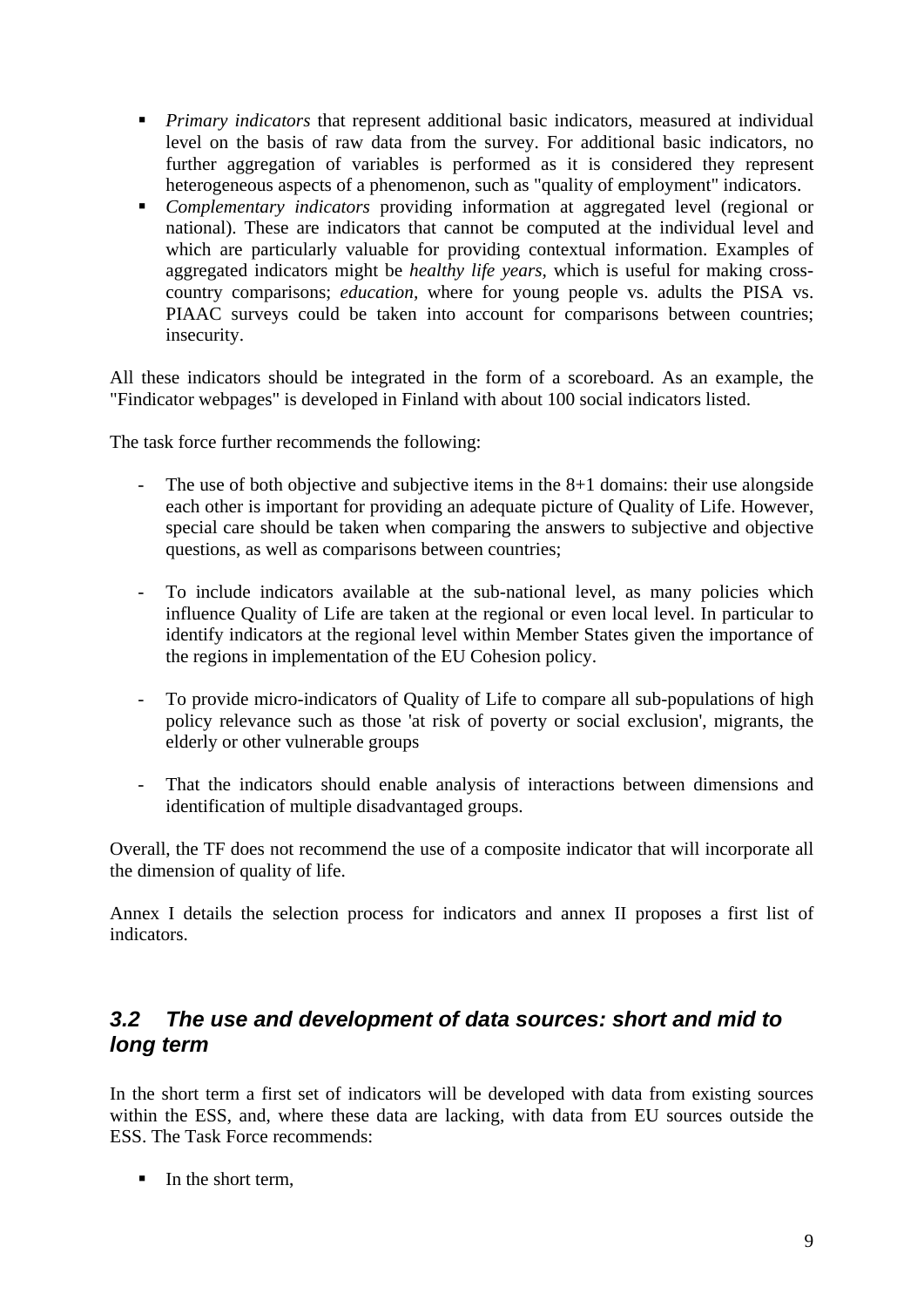- to use primarily the existing ESS information
- to use data sources outside the ESS providing that no ESS or national sources can capture adequately the dimensions of quality of life. If using non ESS sources, these should be clearly indicated and a judgement on quality provided.
- In the mid to long term,
	- To further develop EU SILC to cover better the QoL dimensions, either through its basic yearly questions and dedicated rolling modules.
	- To consider QoL aspects in the development of other surveys (in particular LFS, AES, EHIS and SASU)
	- To encourage a greater use of the Time Use Survey and the HBS, taking the US model as an example, and promoting stronger harmonisation and coverage of these instruments. In the future, questions to measure the satisfaction coming from activities could be included in the TUS diary.
- It is expected as well that advance techniques are used in order to improve timeliness of SILC and simultaneous use of the information available in different surveys (data imputation statistical matching, improved coverage and harmonisation of core variable).

#### <span id="page-9-0"></span>*3.3 Dissemination and communication*

The Task Force recommends an approach based on three levels of communication:-

- The development of a dedicated web site where up to date indicators can be accessed
- An annual report presenting a limited set of indicators with a brief synthesis of findings. These indicators would mainly be based on data collections occurring annually, or more frequently.
- The publication of a comprehensive ESS report every 5 years, using all the EU sources available, including non ESS sources where ESS sources are not available.

In the yearly report priority should be given, when possible, to indicators and variables from the same source that allow for sound methods of aggregation and in-depth analysis. However, the comprehensive report on a five yearly basis will use the all information coming from exiting data.

The Task Force also discussed a range of communication and dissemination forms which can be considered, based on national experiences such as radar charts (which have been used by France and Luxembourg), scoreboards and other forms of presentation.

#### <span id="page-9-1"></span>*3.4 Next steps*

The TF recommends that Eurostat **c**omes forward with a roadmap for the short and mid to long term in response to these recommendations

Creates an Expert Group with the mandate to further develop:-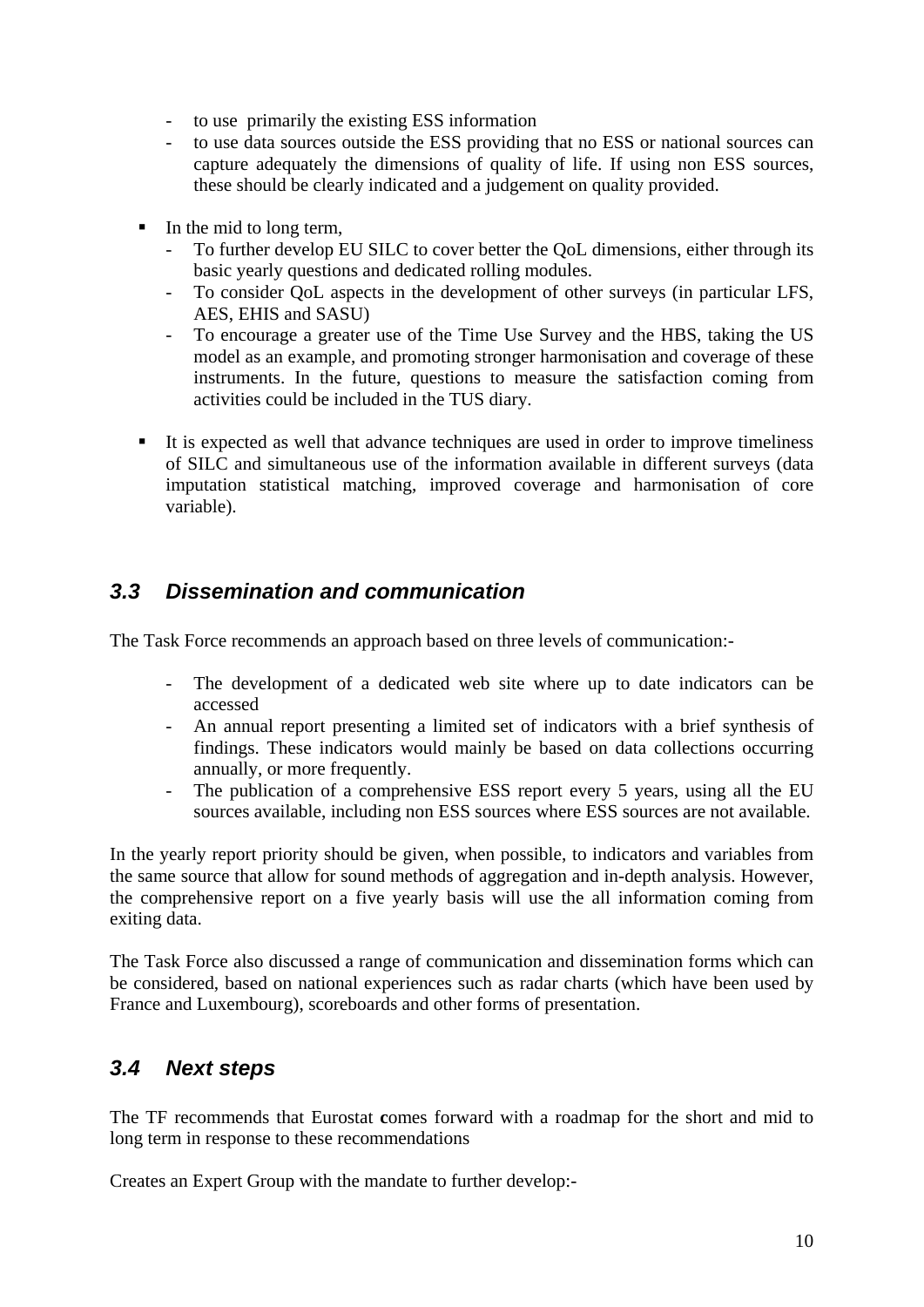- o the overall list of indicators
- o synthetic indicators and their dissemination formats (if required and feasible)
- o the composition of the scoreboard based on the main synthetic, primary and complementary indicarors.

The Expert Group should have a balanced membership representing producers, users and other stakeholders.

The TF recommends as well to the MS to support the initiative and its implementation through national work and experimentation along the lines of this report.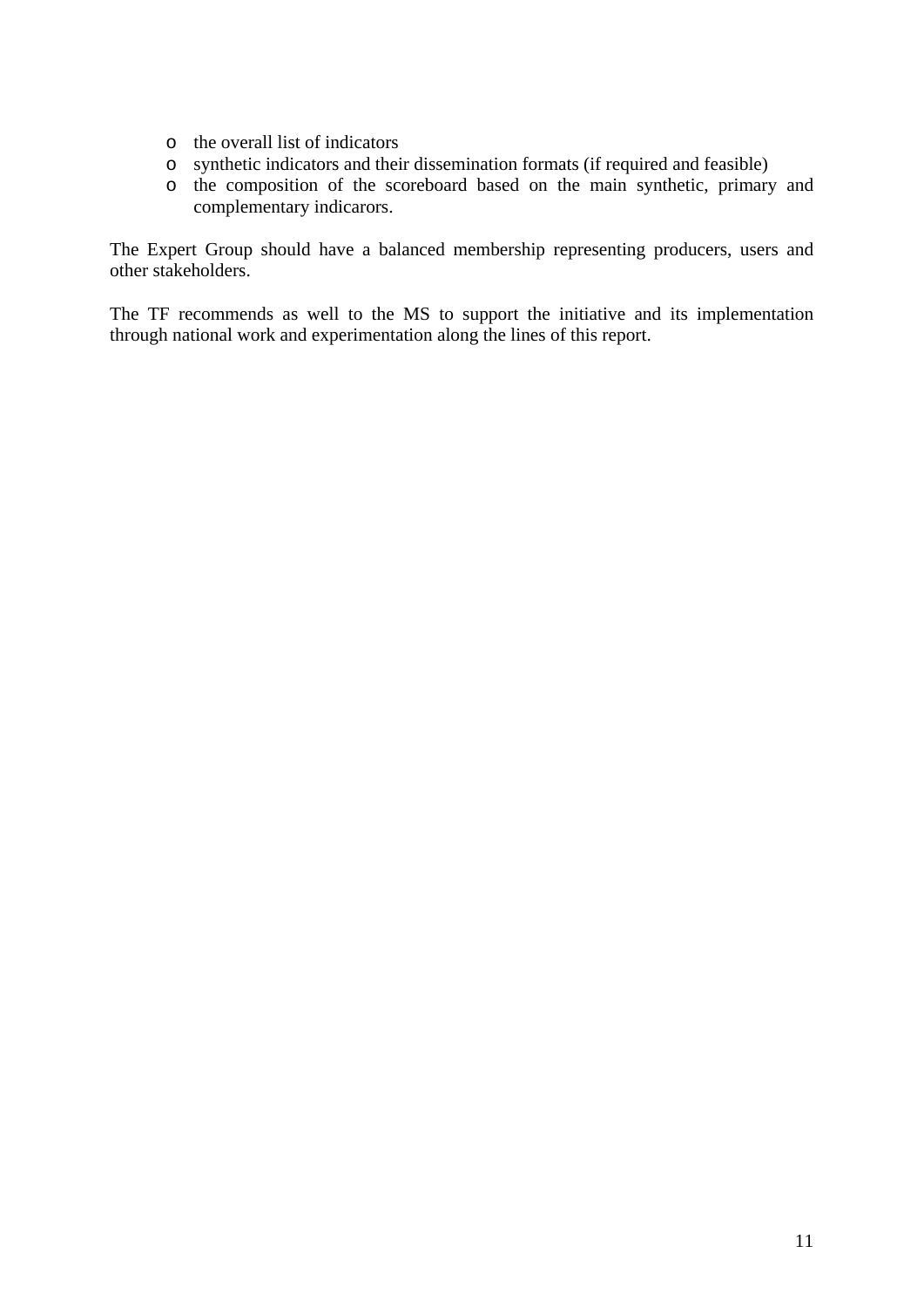## <span id="page-11-0"></span>**Annex I: Selection process for indicators**

#### <span id="page-11-1"></span>*1 Step 1: review of sources*

The TF took an overarching approach that relies on a full range of surveys and other sources for a comprehensive measurement of Quality of Life. Existing surveys and data collections at EU level were screened according to the relevance of their raw data regarding the  $8+1$ dimensions. The overall review of data sources for each dimension is in Annex III.

When several sources exist for the same information, preference was given to the source that allows for the best identification of sub-populations and links at individual level across dimensions, and sub-dimensions.

Where there is no suitable ESS source, data has been taken from non ESS sources (such as EQLS or ESocS). However, the quality of these data should be further investigated from a "fit for purpose" perspective.

#### <span id="page-11-2"></span>*2 Step 2: screening*

The existing data were then again screened according to their relevance for the 8+1 dimensions. Judgement was used to reduce this list to those indicators that best take into account various criteria such as availability, feasibility, relevance. The selection was supported by consideration of existing good practice and academic literature. The process for selecting the indicators proposed reflects the recommendations described in the previous part of this summary.

For data at the individual level, in order to reduce the complexity, when a large amount of raw data (variables) covered the same (sub) dimension, some preliminary analyses were carried out in order to assess their consistency. The techniques used were correlations, factorial analysis (or similar) and Cronbach's alpha. Where consistency between several variables within the same sub-dimension was high, a *synthetic* indicator was created (health deprivation, for instance). Where there is limited consistency, the data was not amalgamated but rather kept in the form of *primary* indicators (quality of employment, for instance).

The *complementary indicators* are unavailable or impossible to discompose at the individual level (healthy life years expectancy, for instance) but are available as aggregates at the level of the population.

From the trawl of the existing data sources, and analysis of the data, the TF identified a first list of primary, synthetic and complementary indicators that related to each sub-dimension. These are listed in Table 1.

#### <span id="page-11-3"></span>*3 Step 3: selection of headline and supplementary indicators*

The TF has identified usually one or two indicators emphasised in bold font as those that can act as *headline indicators* for each of the 8+1 dimensions. Preference is given to synthetic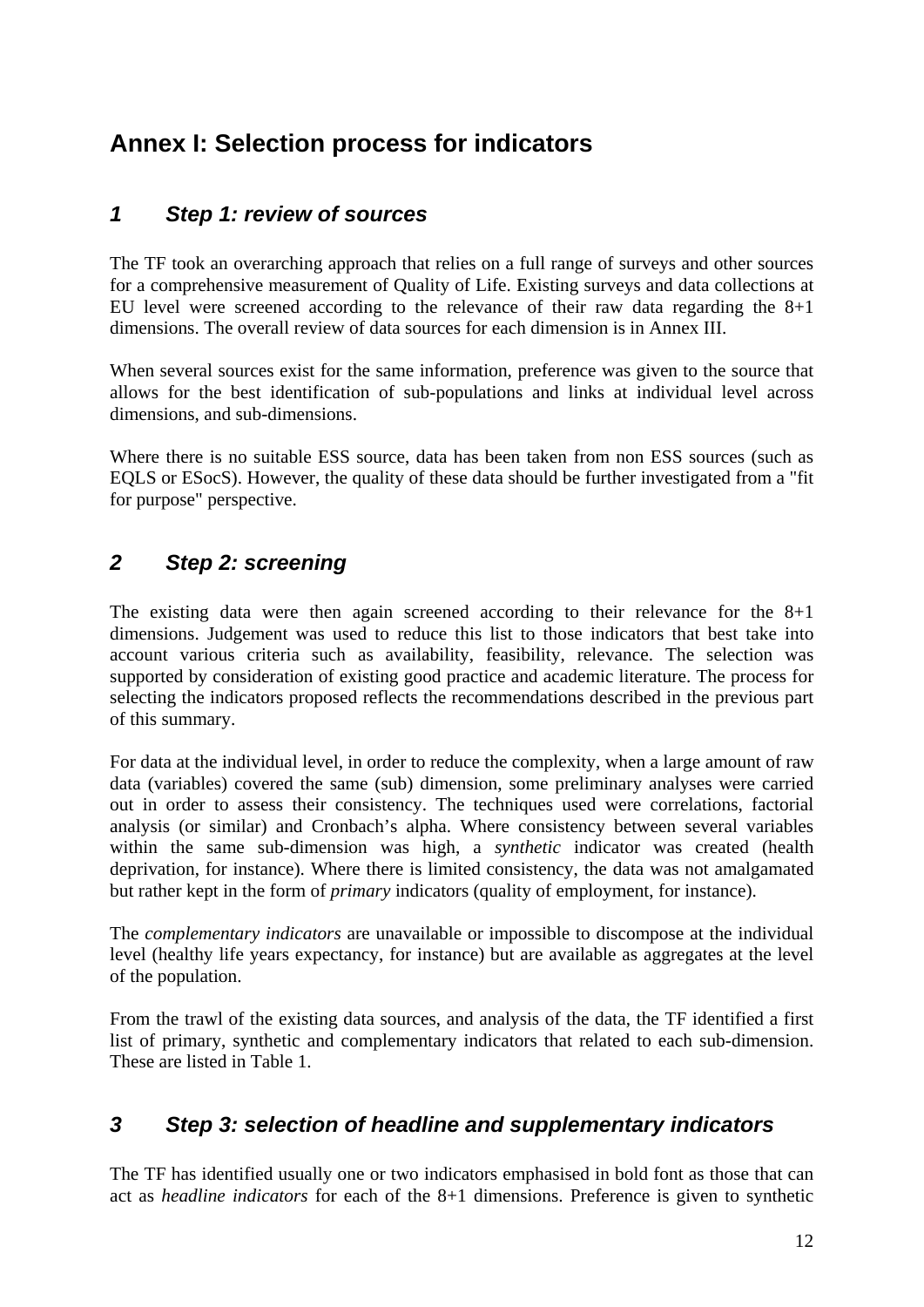indicators but if the aggregation conditions are not met, primary or complementary indicators indicated are considered as headline indicators.

However, the choice of which indicators to choose as headline indicators is normative and the preference for one sort over another is based on various factors such as their political, technical and communication utility. To act as headline indicators, the proposal includes both micro data derived indicators given the potential these afford for the analysis of specific subpopulations and inequalities and specific high profile, well known indicators (such as healthy life years) that have strong resonance for politicians and citizens.

Additional indicators that fit within an individual dimension are also kept in table 1 and can act as supplementary indicators.

Following this process areas of missing data have been identified resulting in proposals for further work in the longer term.

There is a need for further work**,** in particular with respect to:

- $\Rightarrow$  *Extending the coverage of information where gaps are identified:* Recognised statistical standards need to be developed in certain areas: productive and valued activities, natural and living environment, economic insecurity, governance and basic rights.
- Ö *Methodological work*:
	- o Detailed analysis should be carried out to fix the methodology related to the synthetic indicators
	- o On various aggregation methods that can be applied (e.g. arithmetic averages, threshold based indicators )
	- o Sensitivity analysis to document various choices and assess their impact on the indicators
	- o Appropriate benchmarks need to undergo a validation process not only through in depth statistical analysis, but also on the basis of consultations with experts and stakeholders regarding the 'basic human needs' in the specific dimension
- $\Rightarrow$  *Data integration principles and techniques* when indicators draw on different surveys (coherence of sources and sub-populations, consistency of the core social variables, data matching techniques)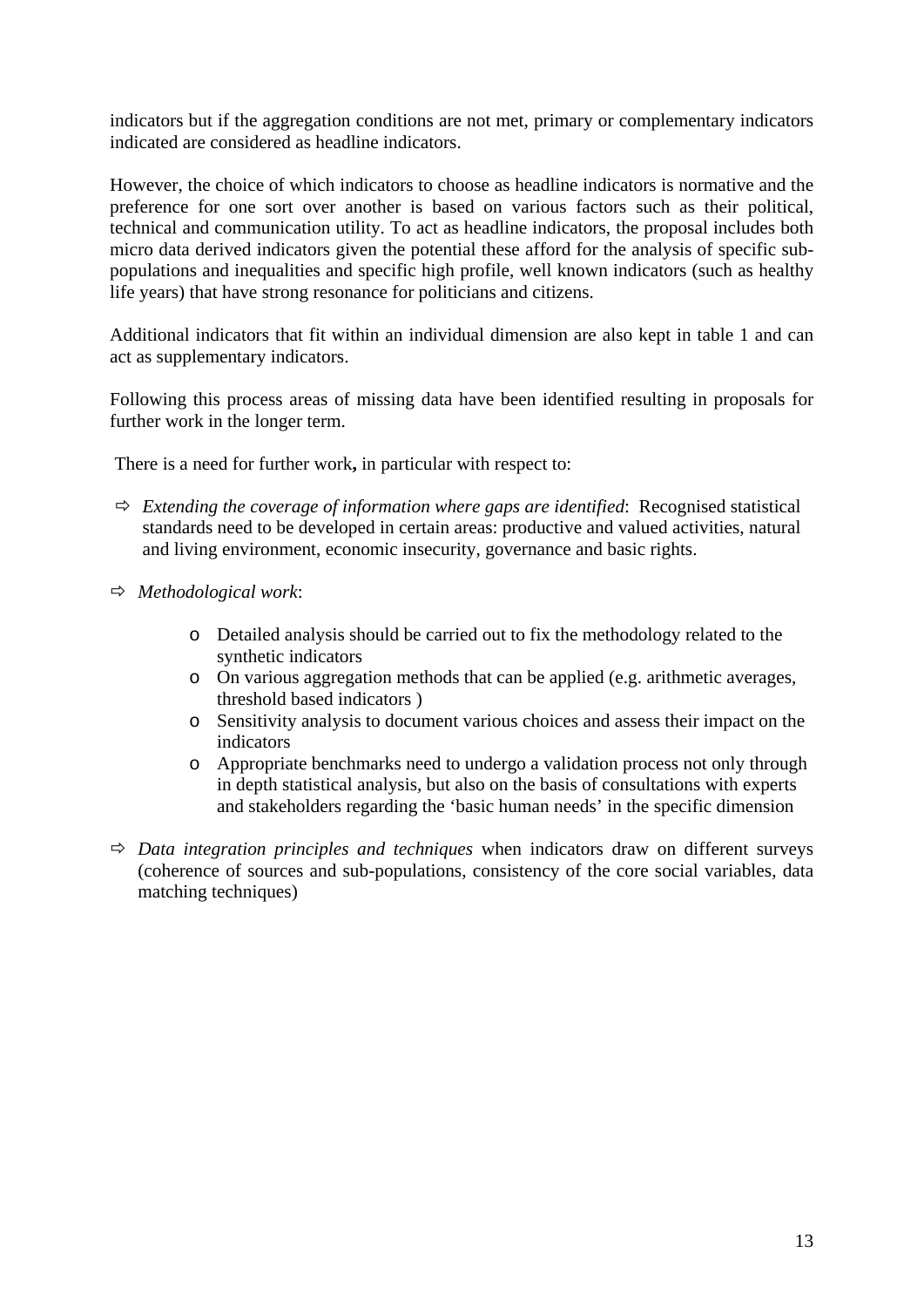## <span id="page-13-0"></span>**Annex II: Structured list of indicators (with headline indicators)**

The following table suggests – according to each Quality of Life dimension - a preliminary list of indicators together with the best available data source linked to the time planning. As an example, for a number of 'satisfaction' indicators, the data source for indicators at short term would be EQLS and it is planned to obtain at a longer term the data from the 2013 EU-SILC ad-hoc module.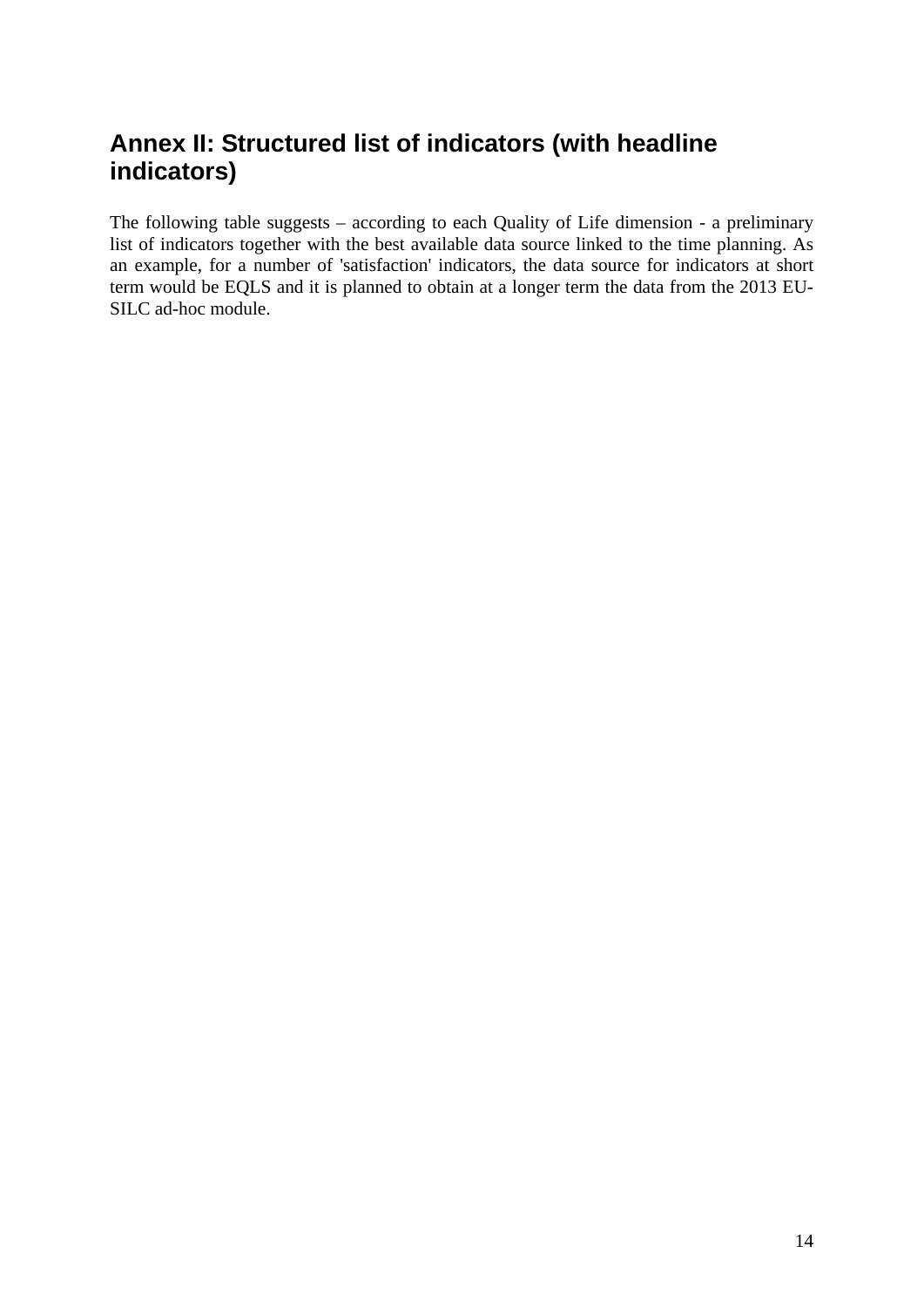#### **Table 1: Structured list of indicators (headline are in bold)**

| <b>Indicators name</b>                          | <b>Measurement</b>                                                                                                                                                                                                                                                                                                                                | <b>Class</b>                 | <b>Source</b>          | Planni<br>$\mathbf{ng}$<br><b>Term</b> |
|-------------------------------------------------|---------------------------------------------------------------------------------------------------------------------------------------------------------------------------------------------------------------------------------------------------------------------------------------------------------------------------------------------------|------------------------------|------------------------|----------------------------------------|
|                                                 | <b>Material living conditions</b>                                                                                                                                                                                                                                                                                                                 |                              |                        |                                        |
| At-risk-of-poverty<br>(rate)                    | (Share of) people with an equivalised disposable income below the risk of poverty threshold<br>(equal to 60% of the national median equivalised disposable income) (Europe 2020 indicator)                                                                                                                                                        | Primary                      | <b>EU-SILC</b>         | <b>Short</b>                           |
| <b>Severe material</b><br>deprivation<br>(rate) | (Share of) people that accumulate at least 4 out of 9 deprivation items enforced lack of basic<br>necessities, arrears, unexpected expenses (Europe 2020 indicator)                                                                                                                                                                               | Synthetic                    | <b>EU-SILC</b>         | <b>Short</b>                           |
| Constrained expenses                            | Basic expenses to total household budget ratio higher than 75%                                                                                                                                                                                                                                                                                    | Primary                      | HBS/EU-<br><b>SILC</b> | Long                                   |
| Debt burden                                     | Debt to assets ratio higher than 75%; loan service to income ratio                                                                                                                                                                                                                                                                                | Primary                      | <b>HFCS</b>            | Long                                   |
| Quality of dwelling                             | Based on aggregation several items (too dark, overcrowding, leaking roof or dump floor, indoor<br>toilet, bath or shower)                                                                                                                                                                                                                         | Synthetic                    | <b>EU-SILC</b>         | Short                                  |
| Income quintile share<br>ratio                  | S80/S20                                                                                                                                                                                                                                                                                                                                           | Complementar<br>$\mathbf{V}$ | <b>EU-SILC</b>         | Short                                  |
|                                                 | Productive and valued activities                                                                                                                                                                                                                                                                                                                  |                              |                        |                                        |
| Low work intensity                              | Households where adults work less than 20% of their potential during the income reference<br>year (Europe 2020 indicator)                                                                                                                                                                                                                         | Synthetic                    | <b>EU-SILC</b>         | <b>Short</b>                           |
| <b>Quality of</b><br>employment                 | <b>Temporary contracts</b>                                                                                                                                                                                                                                                                                                                        | Primary                      | LFS/EU-<br><b>SILC</b> | <b>Short</b>                           |
| <b>Quality of</b><br>employment                 | <b>Involuntary part time workers</b>                                                                                                                                                                                                                                                                                                              | Primary                      | LFS/EU-<br><b>SILC</b> | Short                                  |
| <b>Quality of</b><br>employment                 | Long working hours                                                                                                                                                                                                                                                                                                                                | <b>Primary</b>               | LFS/EU-<br><b>SILC</b> | Short                                  |
| <b>Quality of</b><br>employment                 | In work poverty                                                                                                                                                                                                                                                                                                                                   | Primary                      | <b>EU-SILC</b>         | Short                                  |
| Quality of<br>employment                        | Encompassing set of indicators based on the UNECE/ILO/EUROSTAT task for recommendations<br>(safety and ethics of employment; income and benefits from employment; working hours and<br>balancing work and family life; security of employment and social protection; social dialogue; skill<br>development and training; workplace relationships) | Synthetic/Prim<br>ary        | LFS+modul<br>es        | Long                                   |
| Unemployment rate                               | Share of people unemployed as percentage of the active labour force                                                                                                                                                                                                                                                                               | Primary                      | <b>LFS</b>             | Short                                  |
| Regional disparities                            | Coefficient of variation employment rates                                                                                                                                                                                                                                                                                                         | Complementar<br>y            | <b>LFS</b>             | Short                                  |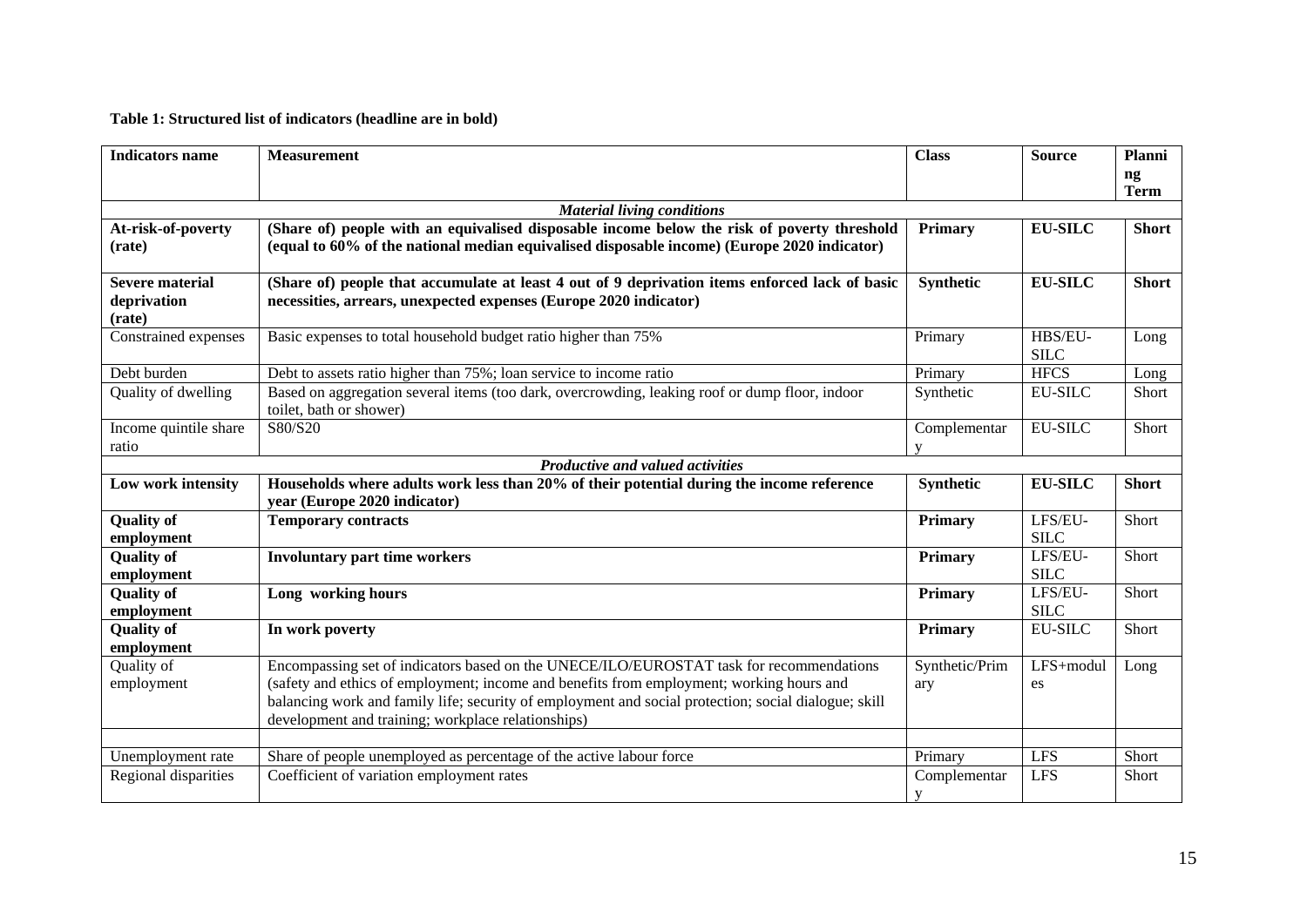| <b>Indicators name</b>                                 | <b>Measurement</b>                                                                                                                                                                                                                                                                                        | <b>Class</b>      | <b>Source</b>                                            | Planni<br>$\mathbf{ng}$<br><b>Term</b> |  |
|--------------------------------------------------------|-----------------------------------------------------------------------------------------------------------------------------------------------------------------------------------------------------------------------------------------------------------------------------------------------------------|-------------------|----------------------------------------------------------|----------------------------------------|--|
|                                                        | <b>Health</b>                                                                                                                                                                                                                                                                                             |                   |                                                          |                                        |  |
| <b>Health deprivation</b>                              | The share of persons that assess their health to be fair/bad/very bad, or that report having a long-<br>standing chronic illness/long-standing health problem or declare having long-term restrictions in<br>daily activities. (18-64, 65+) (Based on aggregation 3 European community health indicators) | <b>Synthetic</b>  | <b>EU-SILC</b><br><b>EHIS</b>                            | <b>Short</b><br>Long                   |  |
| <b>Healthy Life Years</b><br>(HLY)                     | Potential number of years expected to live in good health                                                                                                                                                                                                                                                 | Complementa<br>ry | Adm<br><b>EU-SILC</b>                                    | <b>Short</b>                           |  |
| Access to healthcare                                   | The share of people who reported that at least once in the previous 12 months they felt they needed<br>medical or dentist care and they did not receive it either because a) it was too expensive, b) they had<br>to wait or c) it was too far away. $(18-64, 65+)$                                       | Synthetic         | <b>EU-SILC</b><br><b>EHIS</b>                            | Short<br>Long                          |  |
| Life expectancy                                        | Mean number of years still to be lived by a person who has reached a certain exact age, if subjected<br>throughout the rest of his or her life to the current mortality conditions                                                                                                                        | Complementar<br>V | Adm                                                      | Short                                  |  |
| Mortality rates                                        | Age specific death rates (per 1000 inhabitants); infant mortality rates (per 1000 live births)                                                                                                                                                                                                            | Complementar<br>V | Adm                                                      | Short                                  |  |
|                                                        | <b>Education</b>                                                                                                                                                                                                                                                                                          |                   |                                                          |                                        |  |
| <b>Early leavers from</b><br>education and<br>training | Share of people aged 18-24 with only a lower secondary school qualification and not involved<br>in further education                                                                                                                                                                                      | Synthetic         | <b>LFS</b>                                               | <b>Short</b>                           |  |
| <b>Educational</b><br>attainment                       | Share of people that have low/medium/high education                                                                                                                                                                                                                                                       | <b>Primary</b>    | <b>LFS</b>                                               | <b>Short</b>                           |  |
| Lifelong learning                                      | Share of people aged 25 to 64 that received education or training in the four weeks<br>preceding the survey                                                                                                                                                                                               | Synthetic         | <b>LFS</b>                                               | Short                                  |  |
| Cognitive skills                                       | PISA/PIAAC scores                                                                                                                                                                                                                                                                                         | Complementar<br>V | <b>OECD</b>                                              | Long                                   |  |
|                                                        | Leisure and social interactions                                                                                                                                                                                                                                                                           |                   |                                                          |                                        |  |
| <b>Supportive</b><br>relationships                     | Based on "quality of relationships" items (Ability to ask any relative, friend or neighbour for<br>help, relatedness)                                                                                                                                                                                     | Synthetic         | <b>EU-SILC</b><br>Ahm 2006<br><b>EU-SILC</b><br>Ahm 2013 | <b>Short</b><br>Long                   |  |
| <b>Social contacts</b>                                 | Based on aggregation 'frequency contacts' items (people that meet 'less than once a week' with<br>both relatives and friends)                                                                                                                                                                             | Synthetic         | <b>EU-SILC</b><br><b>Ahm 2006</b>                        | <b>Short</b>                           |  |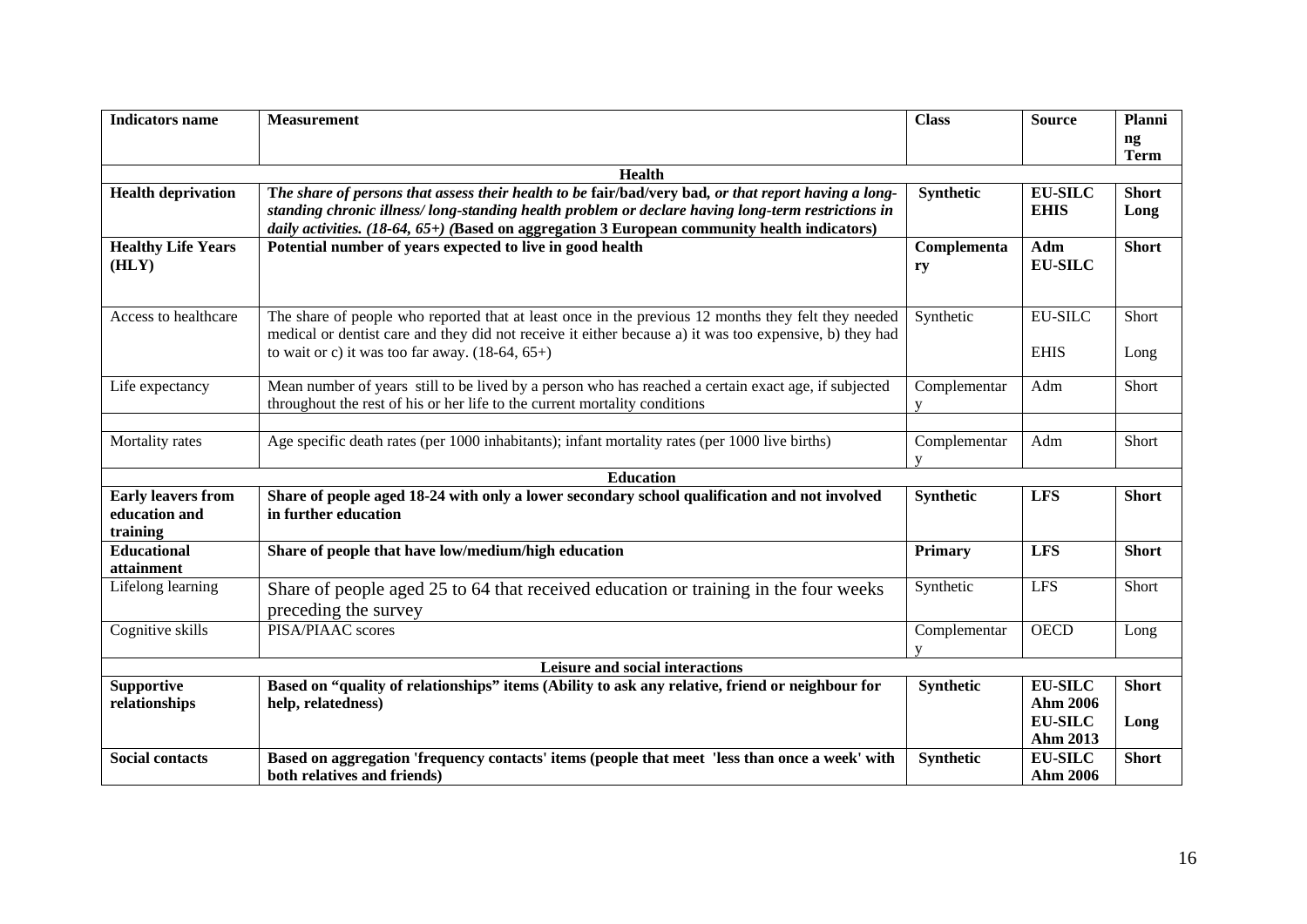| <b>Indicators name</b>               | <b>Measurement</b>                                                                                                                   | <b>Class</b>          | <b>Source</b>                             | Planni<br>ng         |
|--------------------------------------|--------------------------------------------------------------------------------------------------------------------------------------|-----------------------|-------------------------------------------|----------------------|
|                                      |                                                                                                                                      |                       |                                           | <b>Term</b>          |
| Leisure and culture                  | Based on participation several activities(leisure, hobbies, voluntary work, cultural activities)                                     | Synthetic/prima<br>rv | <b>TUS</b>                                | Long                 |
| Social exclusion                     | Based on aggregation several items on people's feelings of exclusion/inclusion to society                                            | Synthetic             | <b>EQLS</b>                               | Short                |
|                                      | <b>Personal insecurity</b>                                                                                                           |                       |                                           |                      |
| <b>Economic insecurity</b>           | Based on aggregation "financial constraints" items (financial burden housing cost, unexpected<br>financial expenses, make ends meet) | <b>Synthetic</b>      | <b>EU-SILC</b>                            | <b>Short</b>         |
| <b>Physical insecurity</b>           | Based on aggregation insecurity items (violent crime, terrorism, burglary, safety in the dark)                                       | Synthetic             | <b>SASU</b>                               | Long                 |
| Physical Insecurity                  | Homicide rate/100000 people                                                                                                          | Complementary         | Adm                                       | <b>Short</b>         |
|                                      | Governance and basic rights                                                                                                          |                       |                                           |                      |
| <b>Trust in institutions</b>         | Based on aggregation several items (trust various national institutions)                                                             | Synthetic             | <b>EQLS</b><br><b>EU-SILC</b><br>Ahm 2013 | <b>Short</b><br>Long |
| Satisfaction with<br>public services | Based on aggregation several items (various executive services)                                                                      | Synthetic             | <b>EQLS</b>                               | Short                |
| Active citizenship                   | Pools numbers                                                                                                                        | Complementary         | Adm                                       | Short                |
|                                      | Natural and living environment                                                                                                       |                       |                                           |                      |
| <b>Local environment</b>             | Based on aggregation several items (Noise from neighbours; Pollution, grime and<br>environmental problems)                           | Synthetic             | <b>EU-SILC</b>                            | <b>Short</b>         |
| Air pollution                        | Percent of urban population exposure to pollution                                                                                    | Complementary         |                                           |                      |
|                                      | <b>Overall life satisfaction</b>                                                                                                     |                       |                                           |                      |
| <b>Overall life</b><br>satisfaction  | <b>Based on one "life satisfaction" item</b><br>$0-10$ scale                                                                         | Primary               | <b>EQLS</b><br><b>EU-SILC</b><br>2013 ahm | <b>Short</b><br>Long |
| Emotional Well-<br>being/affects     | Based on aggregation items on mental health items                                                                                    | Synthetic             | <b>EHIS</b><br><b>EU-SILC</b><br>2013 ahm | Short<br>Long        |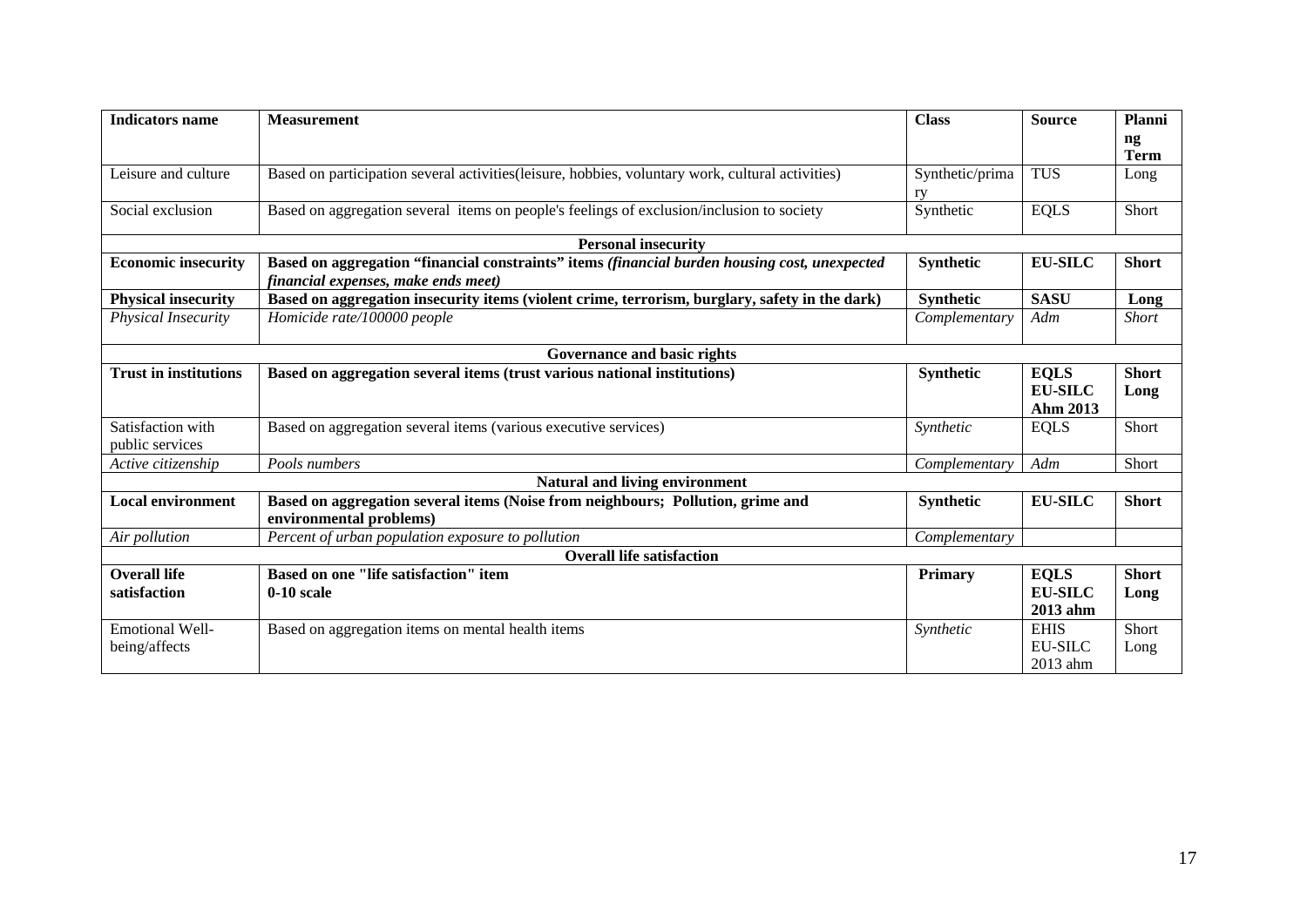|                                                             | Dimension                                                                                                                        | Topic                                                                                  | Source                                       | Geographical<br>coverage                     | Frequency                          | Timeliness                                                   | <b>Breakdowns</b><br>available                                                           | Specific quality/<br>availability issues                                                                                                                                         |
|-------------------------------------------------------------|----------------------------------------------------------------------------------------------------------------------------------|----------------------------------------------------------------------------------------|----------------------------------------------|----------------------------------------------|------------------------------------|--------------------------------------------------------------|------------------------------------------------------------------------------------------|----------------------------------------------------------------------------------------------------------------------------------------------------------------------------------|
| <b>MATERIAL</b><br>1)<br><b>LIVING</b><br><b>CONDITIONS</b> |                                                                                                                                  | <b>Income</b><br>(income components at<br>household and personal<br>level)             | <b>EU-SILC</b><br>[HBS]                      | All EU<br>$MSs+other$<br>countries           | Yearly (from<br>2004 onwards)      | $12(15)$ months<br>after data<br>collection                  | - basic socio-<br>demographic<br>- Europe 2020<br>- national(<br>partially<br>regional)  | - need to improve<br>timeliness<br>- need to include<br>imputed rent and<br>transfers in kind for<br>better country<br>comparability<br>- need to improve<br>regional estimation |
|                                                             | <b>Consumption</b> (level<br>and structure<br>consumption at<br>household level;<br>proportion of<br>constrained<br>consumption) | HBS <sup>9</sup>                                                                       | All EU<br>MS <sub>s+other</sub><br>countries | - every five<br>years (2005,<br>2011)        | 12 months after<br>data collection | - basic socio-<br>demographic<br>- income class<br>-national | - need to improve<br>comparability across<br>countries<br>- low frequency                |                                                                                                                                                                                  |
|                                                             |                                                                                                                                  | Wealth (assets,<br>indebtedness)                                                       | HFCS <sup>10</sup>                           | Euro area MSs                                | - every 2/3 years<br>(2011)        | 12 months after<br>data collection                           | - basic socio-<br>demographic<br>- income class<br>- national                            | - limited geographical<br>coverage,                                                                                                                                              |
|                                                             |                                                                                                                                  | <b>Material deprivation,</b><br>housing conditions,<br>economic<br>strain/indebtedness | <b>EU-SILC</b>                               | All EU<br>MS <sub>s+other</sub><br>countries | Yearly (from<br>2004 onwards)      | $12(15)$ months<br>after data<br>collection                  | - basic socio-<br>demographic<br>$-$ Europe 2020<br>- national<br>partially<br>regional) | -need to improve<br>timeliness<br>- need to improve<br>regional estimation                                                                                                       |

# **Annex III: Summary available information by dimension of Quality of Life (QoL)**

<sup>9</sup> Household Budget Survey

<span id="page-17-0"></span> $10$  Household Finance and Consumption Survey (ECB)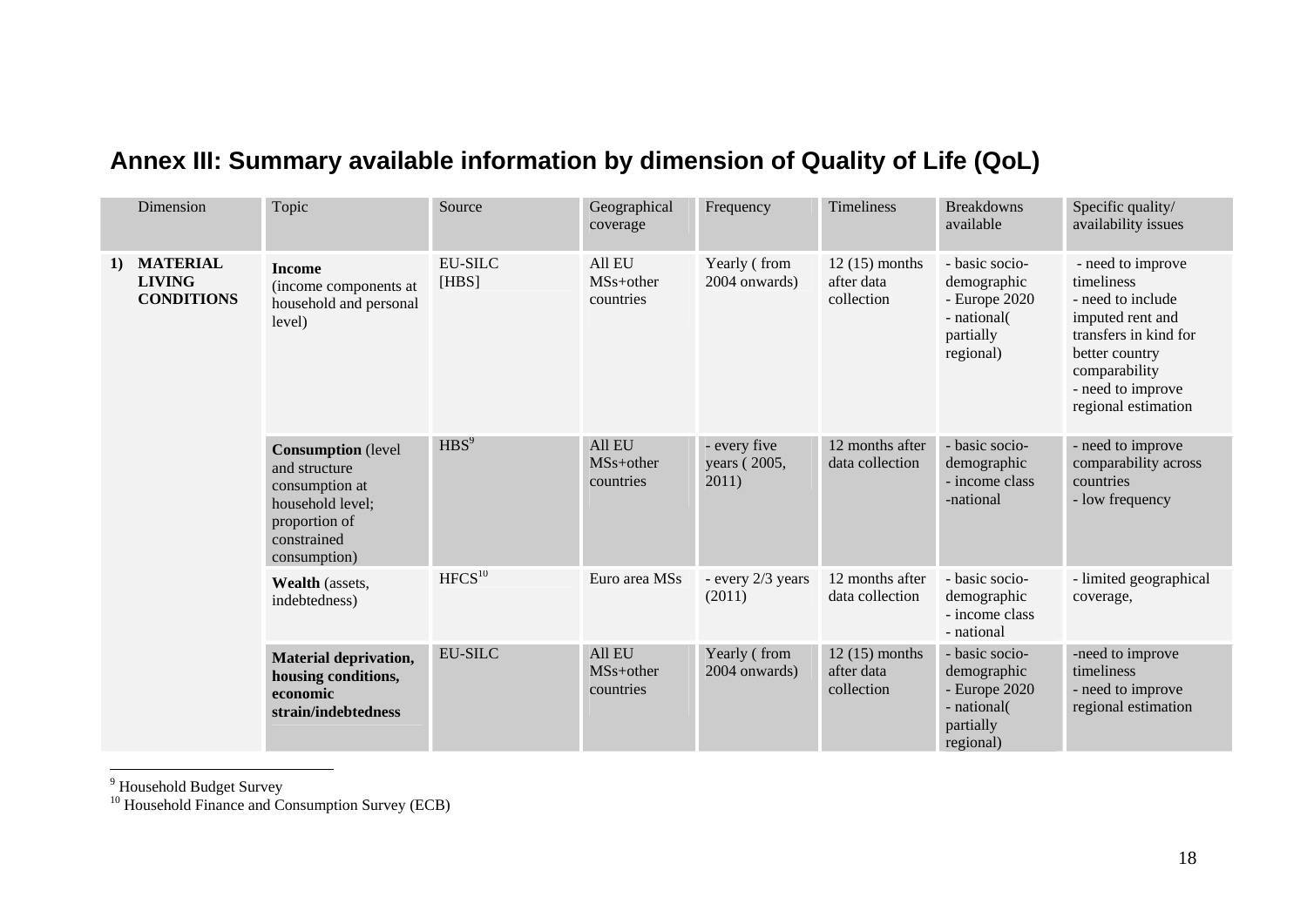|    | Dimension                                                             | Topic                                                                                                                                       | Source                          | Geographical<br>coverage                     | Frequency                     | Timeliness                                  | <b>Breakdowns</b><br>available                                                            | Specific quality/<br>availability issues |
|----|-----------------------------------------------------------------------|---------------------------------------------------------------------------------------------------------------------------------------------|---------------------------------|----------------------------------------------|-------------------------------|---------------------------------------------|-------------------------------------------------------------------------------------------|------------------------------------------|
|    |                                                                       | <b>Material deprivation</b>                                                                                                                 | SILC modules                    | All EU<br>$MSs+other$<br>countries           | Ad-hoc (years<br>2009)        | $12(15)$ months<br>after data<br>collection | - basic socio-<br>demographic<br>$-$ Europe 2020<br>- national(<br>partially<br>regional) | - low frequency                          |
|    |                                                                       | <b>Housing conditions</b>                                                                                                                   | <b>SILC</b> modules<br>[Census] | All EU<br>$MSs+other$<br>countries           | Ad-hoc (years<br>2007, 2012)  | $12(15)$ months<br>after data<br>collection | - basic socio-<br>demographic<br>- Europe 2020<br>- national(<br>partially<br>regional)   | - low frequency                          |
| 2) | <b>PRODUCTIVE</b><br><b>AND VALUED</b><br><b>ACTIVITIES</b><br>(WORK) | <b>Working conditions</b><br>(status in employment,<br>atypical contracts,<br>permanency job,<br>constrained part time,<br>decent hours)    | LFS <sup>11</sup>               | All EU<br>MS <sub>s+other</sub><br>countries | Quarterly/Yearly              | quarterly series<br>$-120$ days             | - basic socio-<br>demographic<br>- wage<br>-regional                                      | - partial coverage of the<br>dimension   |
|    |                                                                       | <b>Working conditions</b><br>(Low work intensity<br>households, status in<br>employment, short term<br>contracts, constrained<br>part time) | <b>EU-SILC</b><br>[LFS]         | All EU<br>$MSs+other$<br>countries           | Yearly (from<br>2004 onwards) | $12(15)$ months<br>after data<br>collection | - basic socio-<br>demographic<br>- Europe 2020<br>- national(<br>partially<br>regional)   | - partial coverage of the<br>dimension   |
|    |                                                                       | Health and security at<br>work                                                                                                              | LFS-modules                     | $MSs+other$<br>countries                     | Ad-hoc (2007,<br>2013)        | 18 months<br>after reference<br>year        | - basic socio-<br>demographic<br>- wage<br>-regional                                      | low frequency                            |

<sup>&</sup>lt;sup>11</sup> Labour Force Survey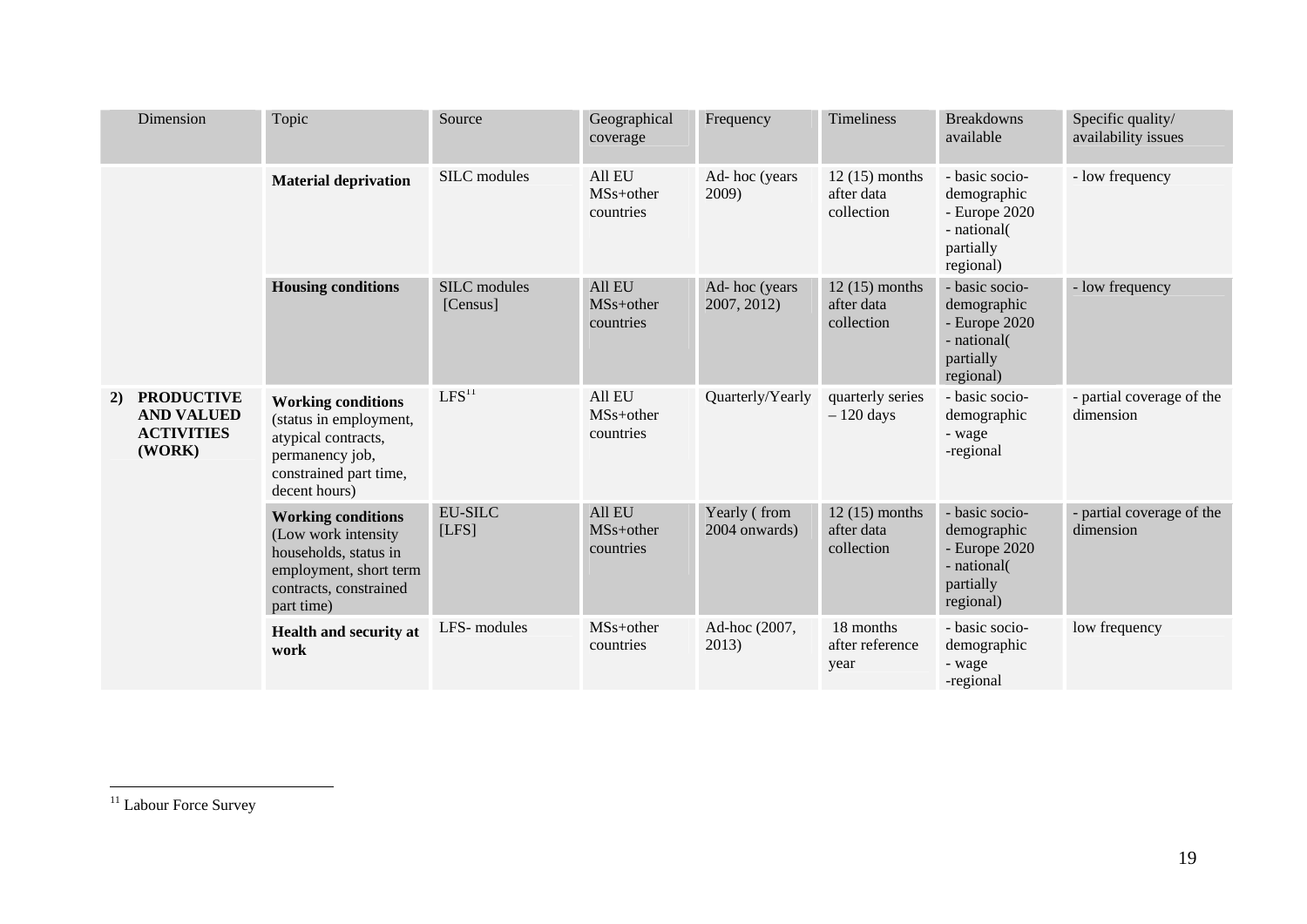| Dimension           | Topic                                              | Source                                     | Geographical<br>coverage                     | Frequency                     | Timeliness                           | <b>Breakdowns</b><br>available                       | Specific quality/<br>availability issues                                                                                      |
|---------------------|----------------------------------------------------|--------------------------------------------|----------------------------------------------|-------------------------------|--------------------------------------|------------------------------------------------------|-------------------------------------------------------------------------------------------------------------------------------|
|                     | <b>Occupational diseases,</b><br>accidents at work | Administrative data                        | All EU<br>MS <sub>s+other</sub><br>countries | yearly                        | 18 months<br>after reference<br>year | Breakdowns by<br>gender, age                         | - comparability<br>problems<br>- no breakdown on<br>socio-economic<br>characteristics                                         |
|                     | <b>Trade-off work-</b><br>family life              | $LFS-+LFS$ modules<br>[TUS]                | MS <sub>s+other</sub><br>countries           | Ad-hoc (2005,<br>2010)        | 18 months after<br>reference year    | - basic socio-<br>demographic<br>- wage<br>-regional | low frequency                                                                                                                 |
|                     | Time use                                           | TUS <sup>12</sup>                          | 15MSs                                        | Every 10 years<br>(2008/2011) | 12 months<br>after reference<br>year | - basic socio-<br>demographic                        | - limited geographical<br>coverage<br>- low frequency                                                                         |
| <b>HEALTH</b><br>3) | <b>HLY</b> (Healthy Life<br>Years)                 | Demographics +EU-<br><b>SILC</b><br>[EHIS] | All EU<br>MS <sub>s+other</sub><br>countries | yearly                        | 18 months after<br>data collection   | -breakdowns<br>available by<br>gender and age        | - no breakdown on<br>socio-economic<br>characteristics<br>- comparability issues<br>for some countries and<br>break in series |

 $\overline{12 \text{ Time Use Survey}}$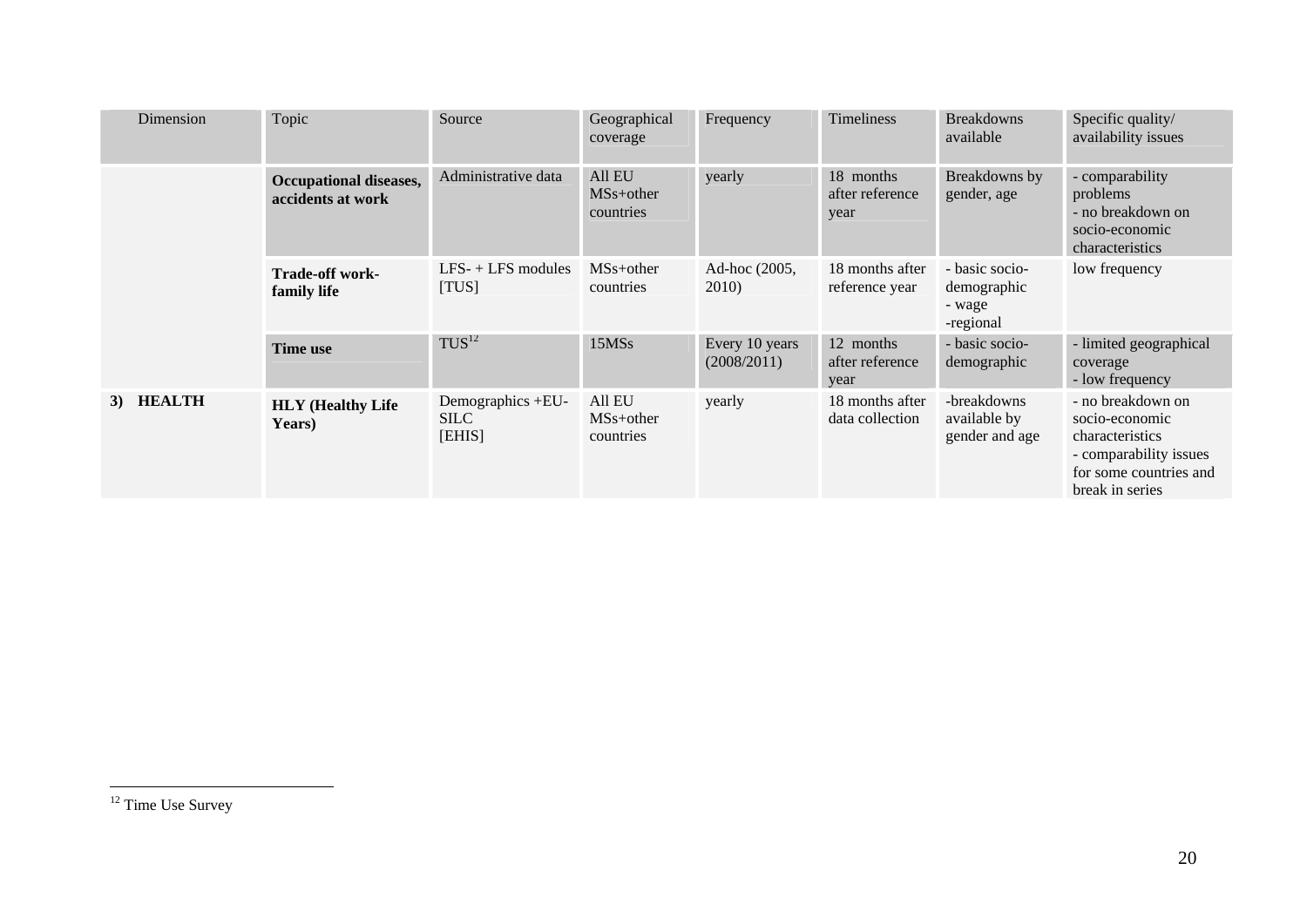| <b>Dimension</b> | Topic                                                             | Source              | Geographical<br>coverage                     | Frequency | Timeliness                                                                                                                                                                                                                                                                                                                 | <b>Breakdowns</b><br>available                                                                                                                                 | Specific quality/<br>availability issues                                                                                                                                                                                                                                                                                                                                                                                                                                                                                                                                                                      |
|------------------|-------------------------------------------------------------------|---------------------|----------------------------------------------|-----------|----------------------------------------------------------------------------------------------------------------------------------------------------------------------------------------------------------------------------------------------------------------------------------------------------------------------------|----------------------------------------------------------------------------------------------------------------------------------------------------------------|---------------------------------------------------------------------------------------------------------------------------------------------------------------------------------------------------------------------------------------------------------------------------------------------------------------------------------------------------------------------------------------------------------------------------------------------------------------------------------------------------------------------------------------------------------------------------------------------------------------|
|                  | Life expectancy,<br>infant mortality, age<br>specific death rates | Administrative data | All EU<br>MS <sub>s+other</sub><br>countries | yearly    | Input data<br>needed to<br>calculate the<br>indicators are<br>collected on<br>voluntary basis<br>with "deadline"<br>for national<br>data 9 months<br>and for regional<br>data 12 months<br>after the<br>reference year.<br>Indicators are<br>then calculated<br>with different<br>schedule after a<br>validation<br>phase. | -life expectancy<br>and death rates:<br>breakdowns<br>available by age<br>and sex;<br>national/regional<br>- infant mortality:<br>by age;<br>national/regional | - breakdown by<br>education level<br>(ISCED97 broad<br>groups) available for<br>life expectancy for a<br>limited number of<br>countries<br>- no breakdown on<br>other socio-economic<br>characteristics<br>-countries can send<br>revision of input data at<br>any time during the year<br>and indicators are then<br>recalculated<br>- EU/EA aggregates<br>have short time series<br>because they are<br>calculated only when all<br><b>Member States</b><br>composing them are<br>available (no estimates<br>are done for missing<br>data)<br>- infant mortality by age<br>not provided by all<br>countries |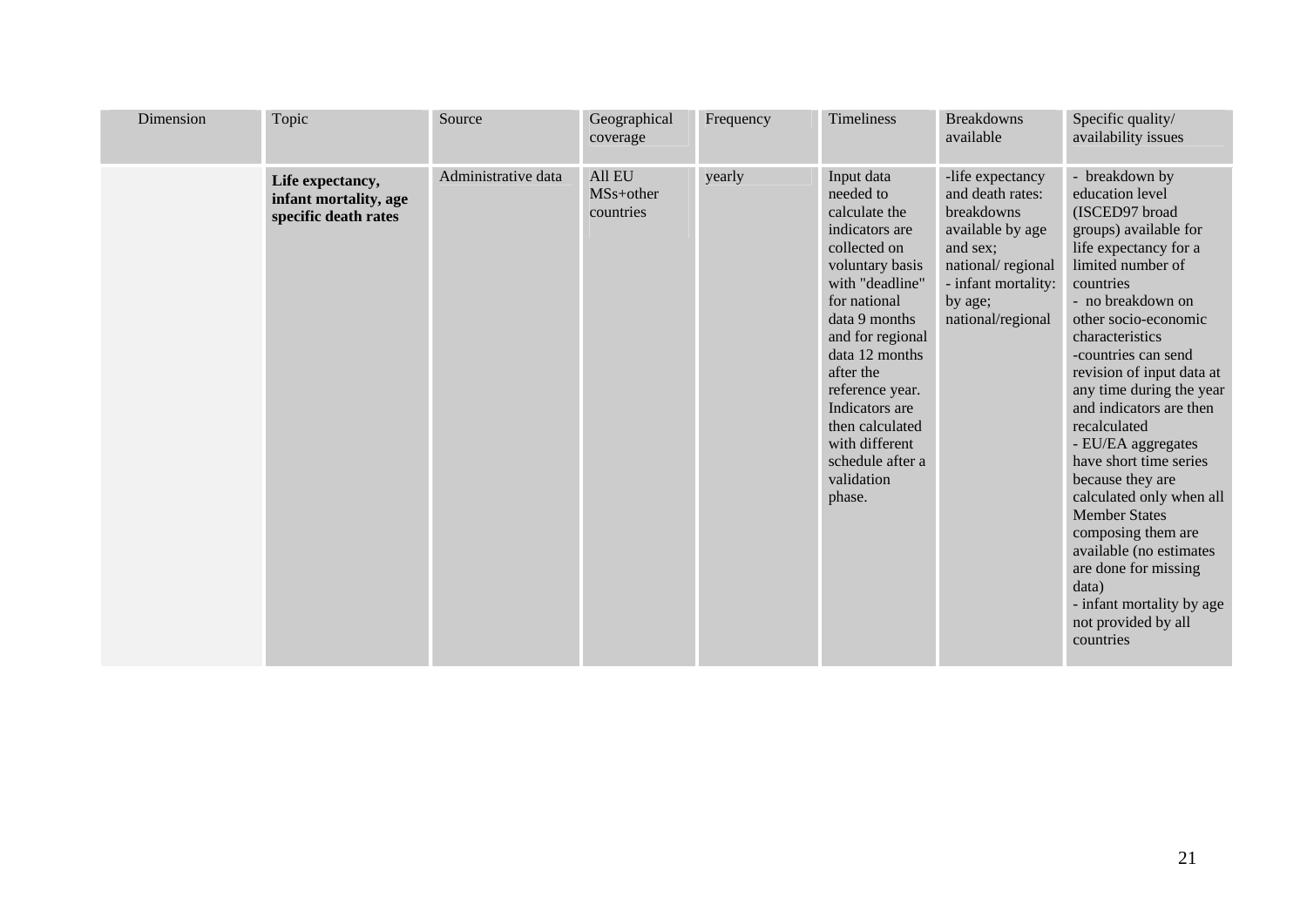| Dimension    | Topic                                                                                                                                                                                | Source                  | Geographical<br>coverage                            | Frequency                                      | <b>Timeliness</b>                                                | <b>Breakdowns</b><br>available                                                           | Specific quality/<br>availability issues                                                                                                                                                                                                                       |
|--------------|--------------------------------------------------------------------------------------------------------------------------------------------------------------------------------------|-------------------------|-----------------------------------------------------|------------------------------------------------|------------------------------------------------------------------|------------------------------------------------------------------------------------------|----------------------------------------------------------------------------------------------------------------------------------------------------------------------------------------------------------------------------------------------------------------|
|              | <b>Health status (Self</b><br>reported health/<br>Limited activities due<br>to illness)<br><b>Access to healthcare</b><br>(unmet needs; visits to<br>the doctor; social<br>benefits) | EU-SILC<br>[EHIS]       | All EU<br>$MSs+other$<br>countries                  | Yearly (from<br>2004 onwards)                  | $12(15)$ months<br>after data<br>collection                      | - basic socio-<br>demographic<br>$-$ Europe 2020<br>- national<br>partially<br>regional) | - partial coverage of the<br>dimension<br>- unmet need:<br>comparability issues<br>since they reflect more<br>national features in the<br>system of health care<br>than real discrepancies<br>between MS but those<br>questions are requested<br>from DG SANCO |
|              | <b>Health status</b><br>(detailed)<br><b>Access to healthcare</b><br>(detailed)<br><b>Physical Activity</b><br>Psychological<br>wellbeing                                            | EHIS <sup>13</sup>      | 17 MS (2007-<br>2008)<br>All MSs from<br>2014 (UK?) | Every five years<br>$(?)$ from 2014<br>onwards | $12(15)$ months<br>after data<br>collection (not<br>yet decided) | - basic socio-<br>demographic<br>- income                                                | - partial coverage for<br>the moment                                                                                                                                                                                                                           |
| 4) EDUCATION | <b>Education attainment</b>                                                                                                                                                          | <b>EU-SILC</b><br>[LFS] | All EU<br>MS <sub>s+other</sub><br>countries        | Yearly (from<br>2004 onwards)                  | $12(15)$ months<br>after data<br>collection                      | - basic socio-<br>demographic<br>- Europe 2020<br>- national<br>partially<br>regional)   | - partial coverage of<br>the dimension                                                                                                                                                                                                                         |
|              | <b>Education attainment,</b><br><b>Current education</b><br>activity (formal, not<br>formal)                                                                                         | <b>LFS</b>              | All EU<br>$MSs+other$<br>countries                  | Yearly                                         | 6 months after<br>reference year                                 | - basic socio-<br>demographic<br>- wage<br>-regional                                     | - partial coverage of the<br>dimension                                                                                                                                                                                                                         |

<sup>&</sup>lt;sup>13</sup> European Health Interview Survey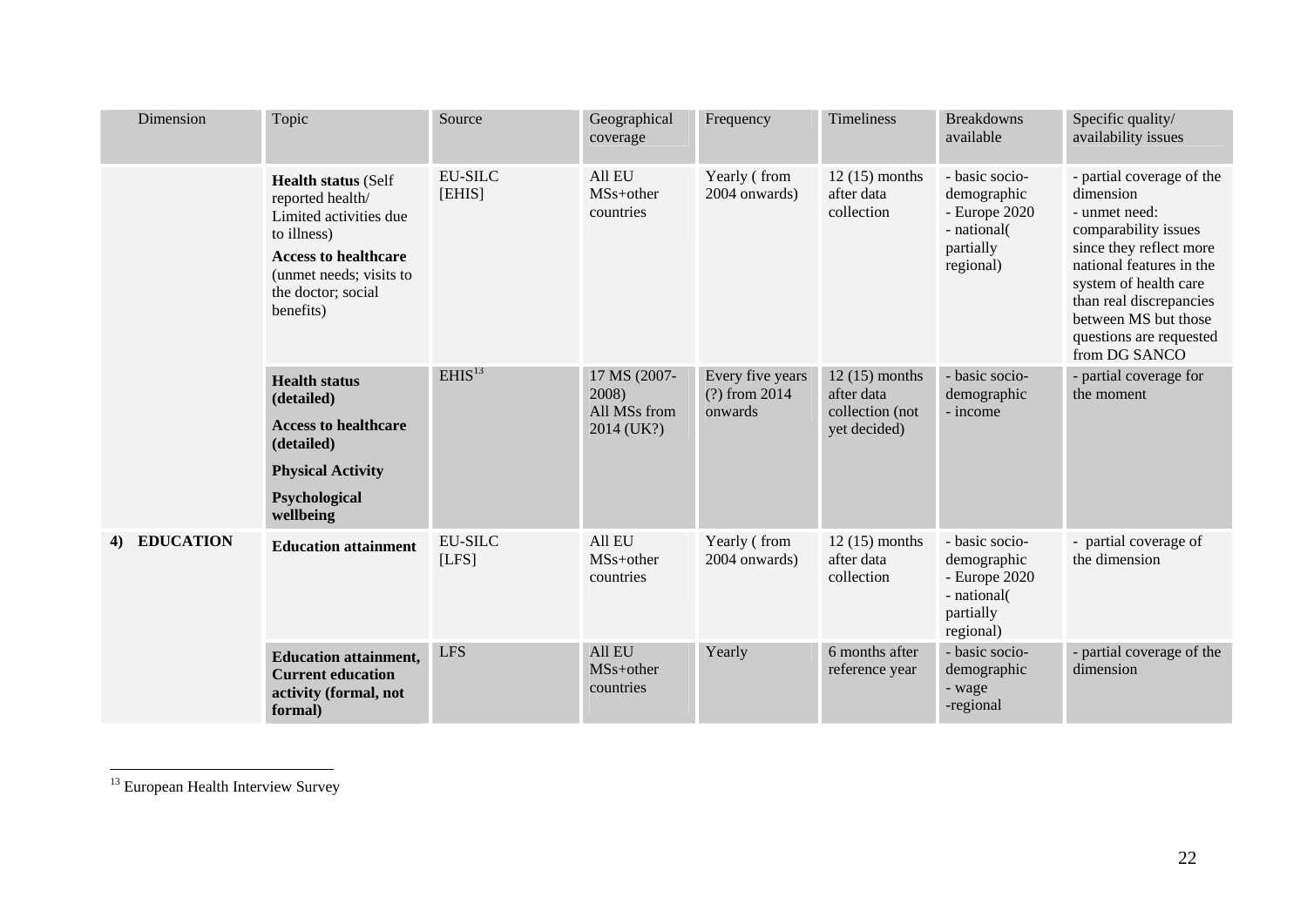| Dimension                                                  | Topic                                                                                                                                                                                                   | Source                                                | Geographical<br>coverage                     | Frequency                                                | Timeliness                                  | <b>Breakdowns</b><br>available                                                           | Specific quality/<br>availability issues                    |
|------------------------------------------------------------|---------------------------------------------------------------------------------------------------------------------------------------------------------------------------------------------------------|-------------------------------------------------------|----------------------------------------------|----------------------------------------------------------|---------------------------------------------|------------------------------------------------------------------------------------------|-------------------------------------------------------------|
|                                                            | <b>Education attainment,</b><br><b>Current education</b><br>activity<br><b>Access to education</b>                                                                                                      | $\text{AES}^{14}$                                     | All EU<br>MS <sub>s+other</sub><br>countries | Every 5 years                                            | 12 months after<br>reference year           | - basic socio-<br>demographic                                                            | - low frequency                                             |
|                                                            | <b>Pisa Scores</b>                                                                                                                                                                                      | <b>OECD</b>                                           | OECD+<br>Estonia+<br><b>BRIICS</b>           | 2000-<br>2009(reading),<br>2003(math),<br>2006(sciences) |                                             | -breakdowns<br>available by age,<br>gender, parents'<br>socio-economic<br>background     | - low frequency                                             |
|                                                            | <b>Financial data</b><br>education, financial<br>aid,<br>enrolment/graduate<br>data                                                                                                                     | <b>Joint UIS</b><br>(Unesco)/OECD/<br><b>EUROSTAT</b> | All MSs+other                                | Yearly                                                   | 18 months                                   |                                                                                          | - no breakdown on<br>socio-economic<br>characteristics      |
| 5) LEISURE AND<br><b>SOCIAL</b><br><b>INTERACTION</b><br>S | Culture, sport and<br>leisure<br><b>Social participation</b><br>(Associations,<br>Voluntary work)<br><b>Social interactions</b><br>(Relationships with<br>relatives, with friends,<br>help from others) | EU-SILC module                                        | 25 MSs+other<br>countries                    | Ad-hoc (2006)                                            | $12(15)$ months<br>after data<br>collection | - basic socio-<br>demographic<br>- Europe 2020<br>- national<br>(partially)<br>regional) | - limited coverage and<br>not regular data<br>collection    |
|                                                            |                                                                                                                                                                                                         | <b>EQLS</b>                                           | All EU<br>MS <sub>s+other</sub><br>countries | Every four years<br>(2003, 2007,<br>2011)                | 12 months after<br>data collection          | - basic socio-<br>demographic<br>- income class/<br>partial MD<br>- national             | - need to improve<br>sampling design<br>- small sample size |
|                                                            |                                                                                                                                                                                                         | <b>ESocS</b>                                          | Partial MSs(26,<br>25, 30)                   | Every two years<br>(2004, 2006,<br>2008)                 | 12 months after<br>data collection          | - basic socio-<br>demographic<br>- national                                              | - not all countries<br>covered                              |
|                                                            |                                                                                                                                                                                                         | <b>TUS</b>                                            | 15MSs                                        | Every 10 years<br>(2008)                                 |                                             | - basic socio-<br>demographic                                                            | -limited geographical<br>coverage and low<br>frequency      |

 $\frac{14}{14}$  Adult Education Survey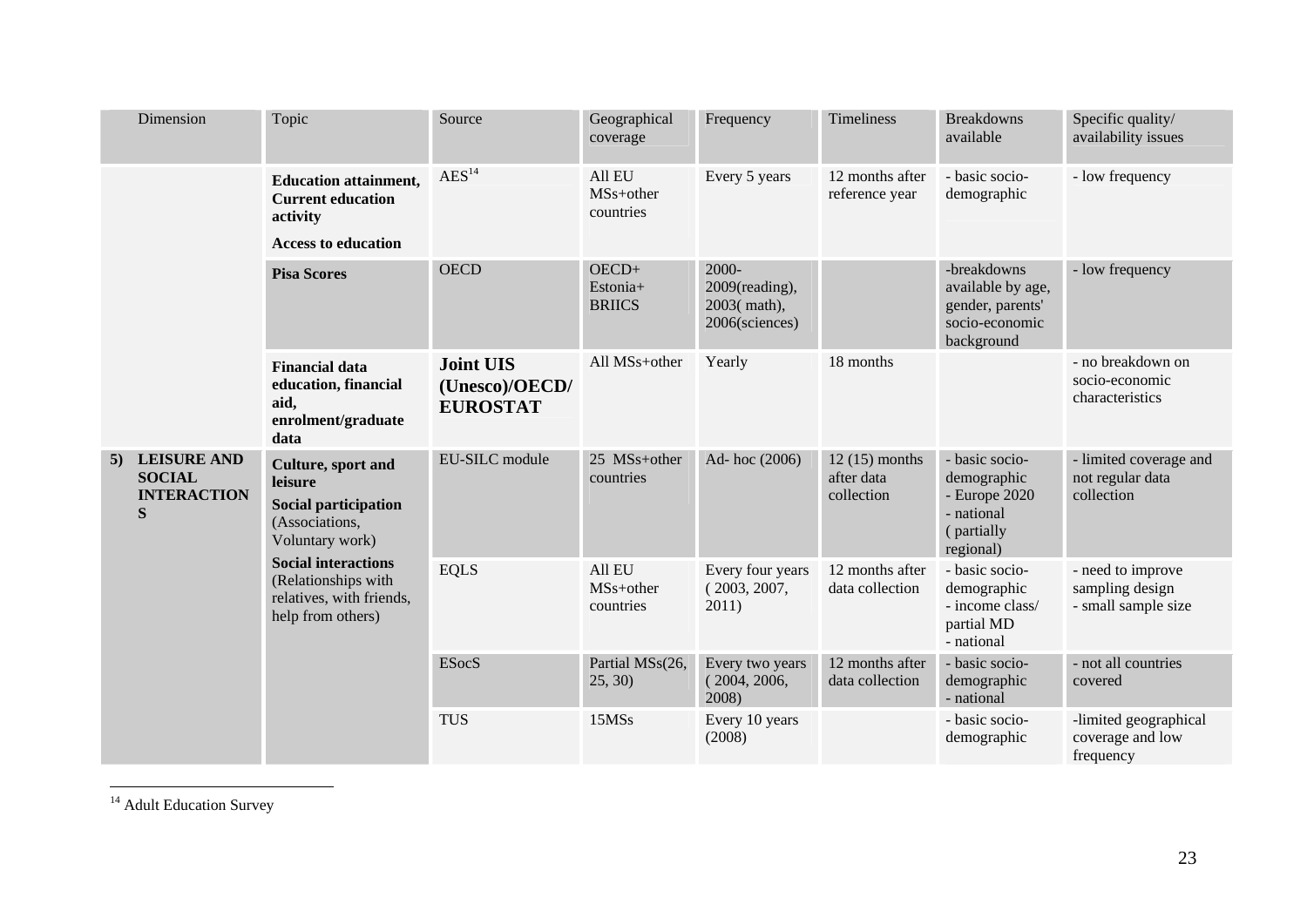|    | Dimension                                                         | Topic                                                                                          | Source                            | Geographical<br>coverage                     | Frequency                     | <b>Timeliness</b>                                                                                 | <b>Breakdowns</b><br>available                                                           | Specific quality/<br>availability issues                                                                                          |
|----|-------------------------------------------------------------------|------------------------------------------------------------------------------------------------|-----------------------------------|----------------------------------------------|-------------------------------|---------------------------------------------------------------------------------------------------|------------------------------------------------------------------------------------------|-----------------------------------------------------------------------------------------------------------------------------------|
| 6) | <b>ECONOMIC</b><br><b>AND</b><br><b>PHYSICAL</b><br><b>SAFETY</b> | <b>Economic insecurity</b><br>(economic strain, job<br>insecurity, financial<br>burden)        | <b>EU-SILC</b><br>[HBS]           | All EU<br>MS <sub>s+other</sub><br>countries | Yearly (from<br>2004 onwards) | $12(15)$ months<br>after data<br>collection                                                       | - basic socio-<br>demographic<br>- Europe 2020<br>- national,<br>partially regional      | -partial coverage<br>dimension                                                                                                    |
|    |                                                                   | <b>Job Insecurity</b>                                                                          | LFS/EU-SILC                       | All EU<br>MS <sub>s+other</sub><br>countries | Yearly                        | $6/18$ months<br>after reference<br>year                                                          | - basic socio-<br>demographic<br>- wage<br>-regional                                     | -based on longitudinal<br>data                                                                                                    |
|    |                                                                   | <b>Economic insecurity</b><br>(Over indebtedness)                                              | SILC modules<br>[HFCS]            | All EU<br>MS <sub>s+other</sub><br>countries | Ad-hoc (years<br>2008)        | $12(15)$ months<br>after data<br>collection                                                       | - basic socio-<br>demographic<br>- Europe 2020<br>- national(<br>partially<br>regional)  | - not regular data<br>collection                                                                                                  |
|    |                                                                   | <b>Physical insecurity</b><br>(crime, violence and<br>vandalism in the area)                   | <b>EU-SILC</b><br>[SASU]          | All EU<br>$MSs+other$<br>countries           | Yearly (from<br>2004 onwards) | $12(15)$ months<br>after data<br>collection                                                       | - basic socio-<br>demographic<br>$-$ Europe 2020<br>- national<br>partially<br>regional) | -partial coverage<br>dimension                                                                                                    |
|    |                                                                   | Self reported physical<br>insecurity (worries<br>about crime, burglary,<br>safety in the dark) | <b>EU-SAFETY</b><br><b>SURVEY</b> | <b>18 MSs</b>                                | $2013+?$                      | 12 months after<br>data collection                                                                | - basic socio-<br>demographic<br>- national                                              | - future survey<br>- low frequency                                                                                                |
|    |                                                                   | <b>Crime victimization</b><br>rate, road fatalities                                            | Administrative data               | All EU<br>MS <sub>s+other</sub><br>countries | Yearly                        | 18 months after<br>reference year<br>(death<br>certificates)<br>12 months<br>(recorded<br>police) | Breakdowns by<br>age, gender<br>Regional/national                                        | - depending on the<br>crime, problems of<br>comparability across<br>countries<br>- problems of coverage<br>due to under-reporting |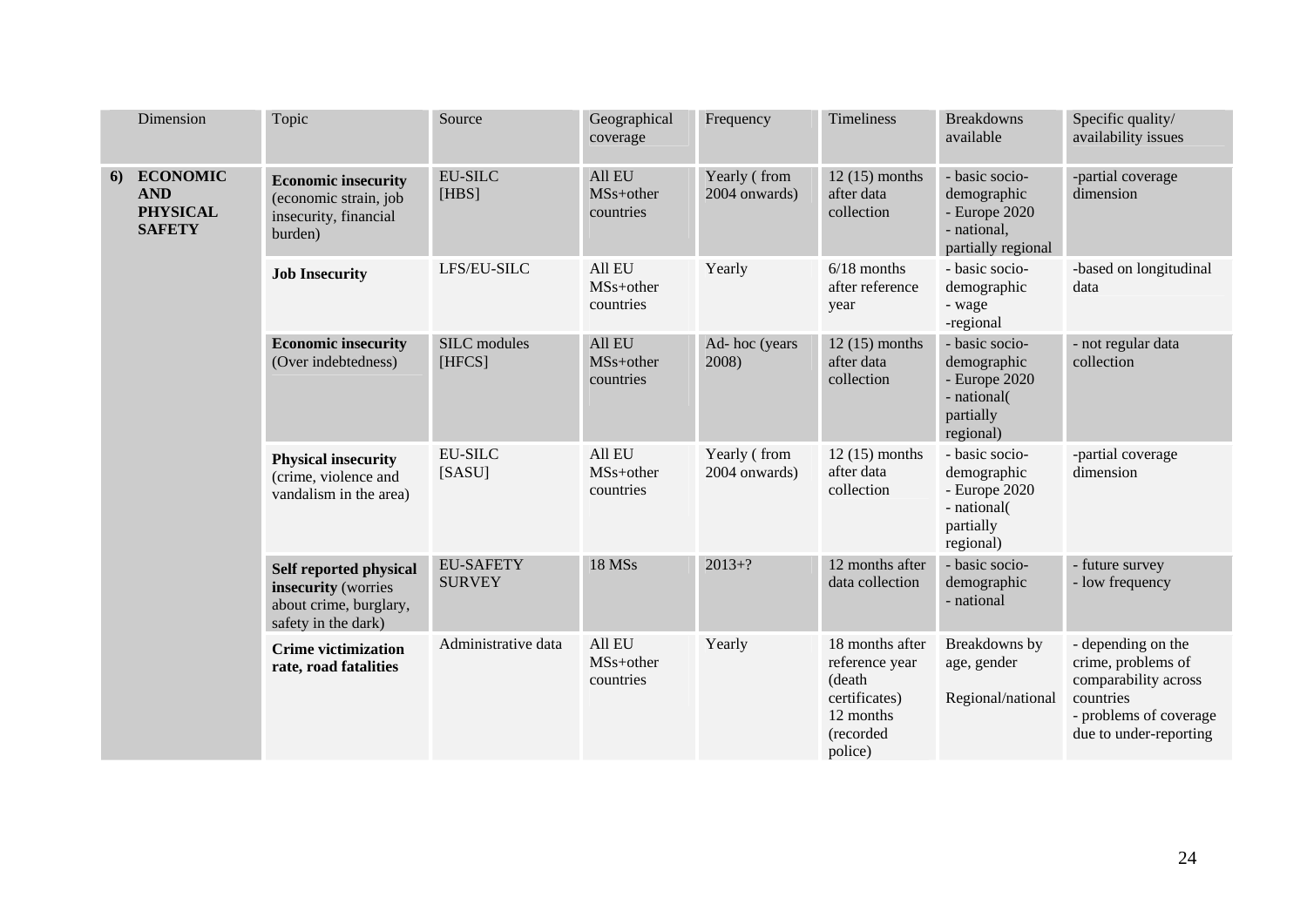|    | Dimension                                                     | Topic                                                                                                                                                                                                                                                                     | Source              | Geographical<br>coverage                                      | Frequency                                 | Timeliness                                  | <b>Breakdowns</b><br>available                                                           | Specific quality/<br>availability issues                    |
|----|---------------------------------------------------------------|---------------------------------------------------------------------------------------------------------------------------------------------------------------------------------------------------------------------------------------------------------------------------|---------------------|---------------------------------------------------------------|-------------------------------------------|---------------------------------------------|------------------------------------------------------------------------------------------|-------------------------------------------------------------|
| 7) | <b>GOVERNANCE</b><br><b>AND BASIC</b><br><b>RIGHTS</b>        | <b>Trust in institutions</b><br><b>Satisfaction with</b><br>public services<br>Active citizenship<br>(Voting behaviour,<br>Participation in political<br>parties, professional<br>associations)<br><b>Social cohesion</b><br>(interpersonal trust,<br>perceived tensions) | EQLS/               | All EU<br>MS <sub>s+other</sub><br>countries                  | Every four years<br>(2003, 2007,<br>2011) | 12 months after<br>data collection          | - basic socio-<br>demographic<br>- income class/<br>partial MD<br>- national             | - need to improve<br>sampling design<br>- small sample size |
|    |                                                               |                                                                                                                                                                                                                                                                           | <b>ESocS</b>        | Partial<br>MS <sub>s+other</sub><br>countries (26,<br>25, 30) | Every two years<br>(2004, 2006,<br>2008)  | 12 months after<br>data collection          | - basic socio-<br>demographic<br>- national                                              | - not all MSs covered                                       |
| 8) | <b>NATURAL AND</b><br><b>LIVING</b><br><b>ENVIRONMEN</b><br>T | <b>Environmental</b><br>conditions (Noise,<br>Pollution, grime and<br>environmental<br>problems)                                                                                                                                                                          | <b>EU-SILC</b>      | All EU<br>MS <sub>s+other</sub><br>countries                  | Yearly (from<br>2004 onwards)             | $12(15)$ months<br>after data<br>collection | - basic socio-<br>demographic<br>- Europe 2020<br>- national(<br>partially<br>regional)  | -partial coverage of the<br>dimension                       |
|    |                                                               | <b>Environmental</b><br>conditions                                                                                                                                                                                                                                        | Administrative data | All EU<br>MS <sub>s+other</sub><br>countries                  | Yearly                                    |                                             |                                                                                          |                                                             |
|    |                                                               | <b>Access to basic</b><br>services, recreational<br>or green areas                                                                                                                                                                                                        | <b>EQLS</b>         | All EU<br>MS <sub>s+other</sub><br>countries                  | Every four years<br>(2003, 2007,<br>2011) | 12 months after<br>data collection          | - basic socio-<br>demographic<br>- income class/<br>partial MD<br>- national             | -need to improve<br>sampling design<br>- small sample size  |
|    |                                                               | <b>Access to basic</b><br>services                                                                                                                                                                                                                                        | EU-SILC module      | 25 MSs+other<br>countries                                     | Ad-hoc (2007)                             | $12(15)$ months<br>after data<br>collection | - basic socio-<br>demographic<br>$-$ Europe 2020<br>- national<br>partially<br>regional) | -not regular data<br>collection                             |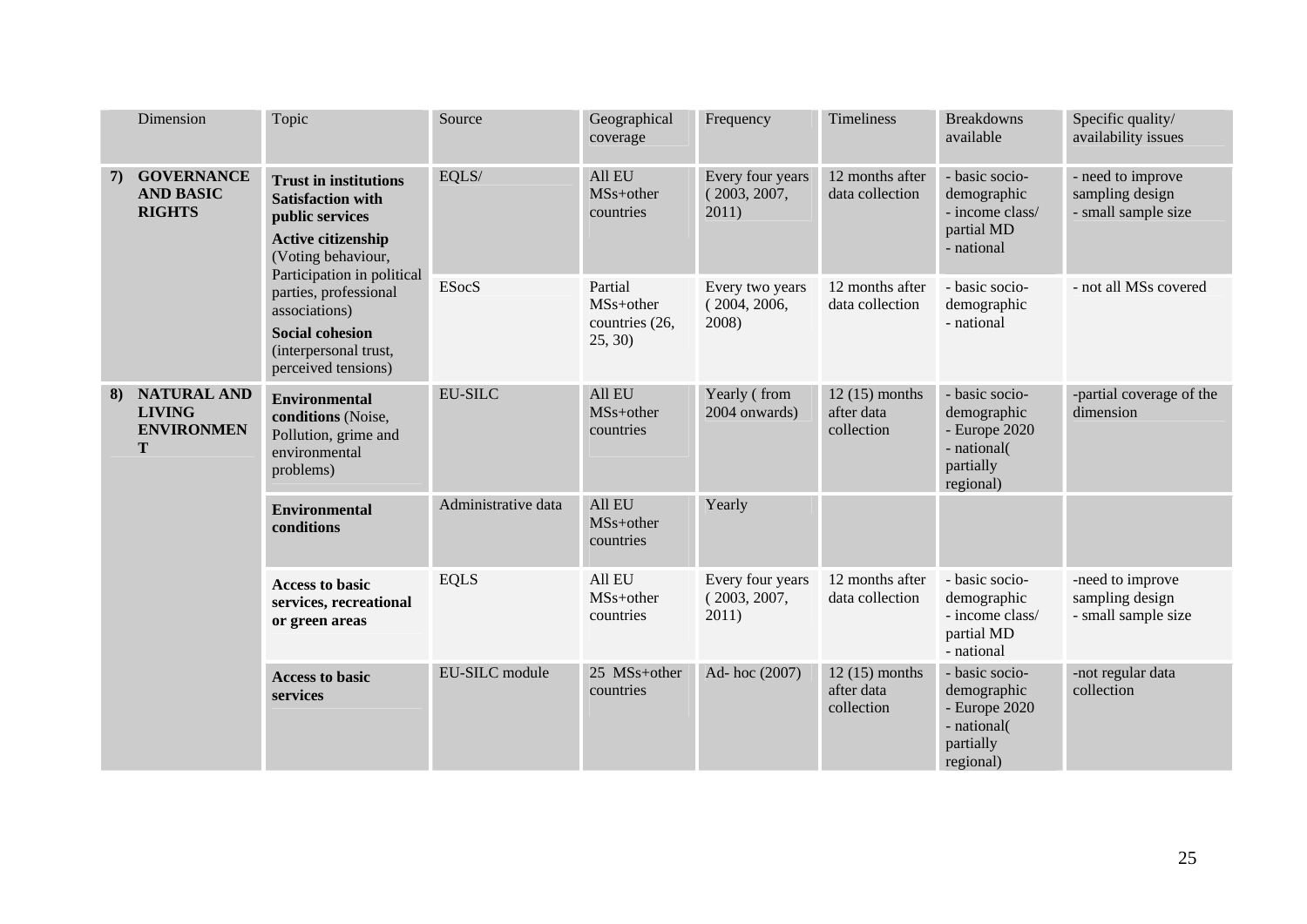| Dimension                                         | Topic                                                       | Source       | Geographical<br>coverage           | Frequency                                 | Timeliness                                  | <b>Breakdowns</b><br>available                                                           | Specific quality/<br>availability issues                   |
|---------------------------------------------------|-------------------------------------------------------------|--------------|------------------------------------|-------------------------------------------|---------------------------------------------|------------------------------------------------------------------------------------------|------------------------------------------------------------|
| 9) OVERALL<br><b>EXPERIENCE</b><br><b>OF LIFE</b> | <b>Overall satisfaction</b><br><b>Affects</b><br>Well-being | EQLS/ESocS   | All EU<br>$MSs+other$<br>countries | Every four years<br>(2003, 2007,<br>2011) | 12 months after<br>data collection          | - basic socio-<br>demographic<br>- income class/<br>partial MD<br>- national             | -need to improve<br>sampling design<br>- small sample size |
|                                                   |                                                             | SILC modules | All EU<br>$MSs+other$<br>countries | Ad-hoc (2013)                             | $12(15)$ months<br>after data<br>collection | - basic socio-<br>demographic<br>$-$ Europe 2020<br>- national<br>partially<br>regional) | - not regular data<br>collection                           |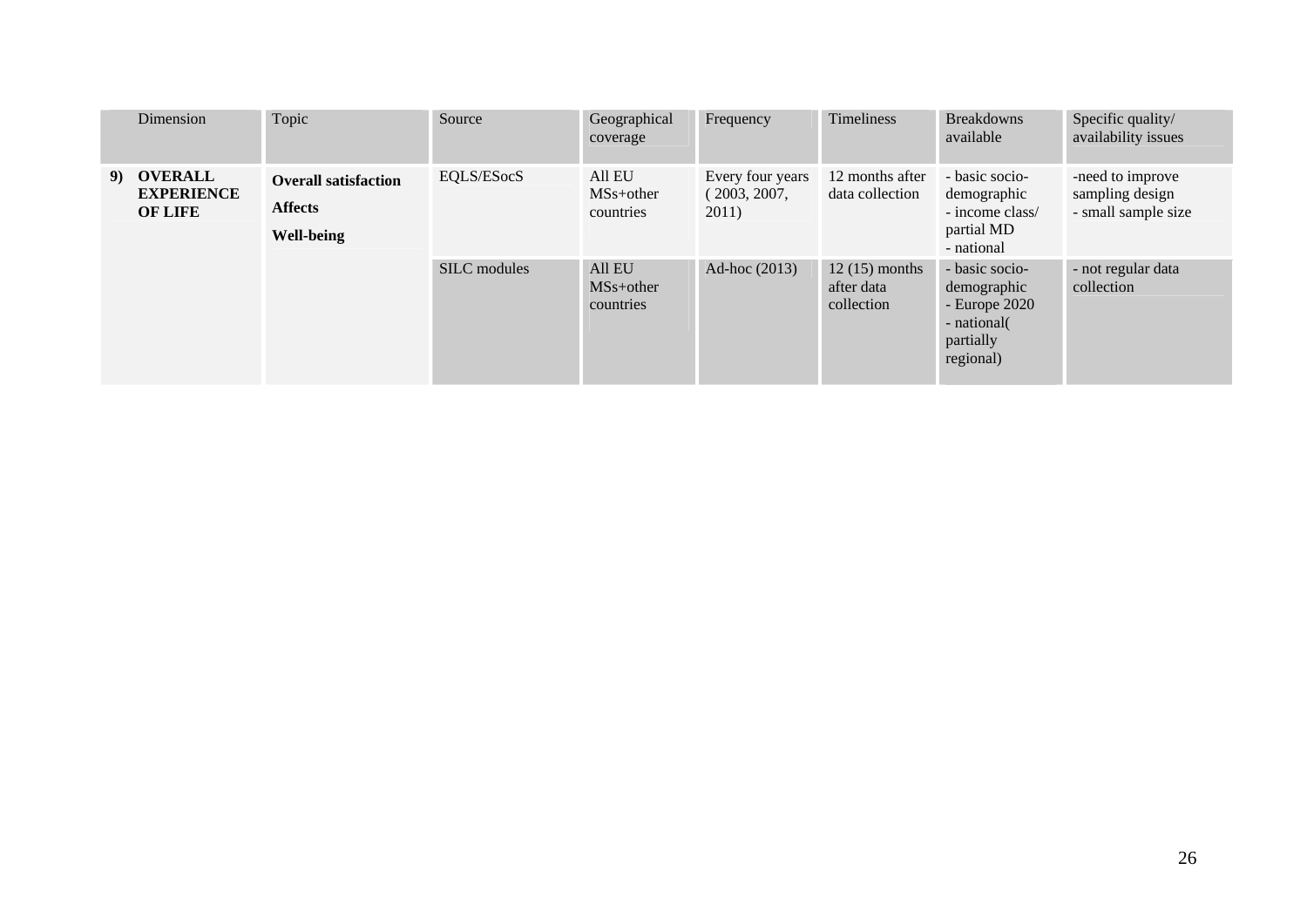## <span id="page-26-0"></span>**ANNEX IV – National experiences**

Some Member States have already started to establish actions and programmes for the measurement of Quality of Life at national level:

From 2010 onwards, in **France**, INSEE-FR has introduced - by way of a drop-off questionnaire for a subset of households - subjective indicators on Quality of Life in the French version of EU-SILC. France collects a large basket of deprivation items, from which one can calculate a poverty-rate in living conditions (8 deprivations out of 27)15. INSEE-FR also implements an experimental mixed-mode survey which aims to gather in the same questionnaire all the dimensions of Quality of Life. The purpose is to identify populations that cumulate poor scores on Quality of Life indicators in many dimensions. INSEE-FR has also experimented in the French TUS affect questions associated with specific time episodes in the  $diary$ <sup>16</sup>;

For **Luxembourg**, in autumn 2009, STATEC-LU published his 5th annual report on labour and social cohesion (« rapport travail et cohésion sociale »). The report develops a conceptual framework of « social cohesion » leading to a set of indicators going beyond the « traditional » indicators like poverty, deprivation, employment or unemployment rates. The report is based on both subjective and objective indicators. Furthermore, in April 2010, the Luxembourg government asked the Economic and Social Council (Conseil économique et social) and the High Council for Sustainable Development (Conseil supérieur pour un Développement durable) to develop a composite indicator

In **Norway**, Statistics Norway conducts surveys on level of living, which include material deprivation items. A debate took place in the Norwegian Parliament whether a Gross Happiness Index should be calculated;

In the **Slovak Republic**, Statistics Slovakia has developed a national project on well-being and started discussions on strengths and weaknesses of subjective measures of well-being;

In **Poland**, CSO included questions of subjective nature in its multi-dimensional, cyclic survey on living conditions, carried out in past years; these subjective measures were also largely used in a new multidimensional social cohesion survey, implemented in the first quarter of 2011. The innovativeness of this survey consists in its complexity, which provides an opportunity to analyse various aspects of individuals' situation. The results of survey are expected to make possible a comprehensive and reliable assessment of quality of life in Poland. Its cyclic repetition (it is assumed to take place every five years) would allow for the monitoring of changes in social development, including: the assessment of the fight against poverty in terms of its effectiveness; social integration; as well as the development of human and social capital;

ONS-**UK** is developing new measures of national well-being and it undertook a national debate with people, organisations, and businesses across the UK to ask what matters most in people's lives and what is important for measuring the nation's well-being. The National Well-being Programme17 is set to provide wider measures of well-being to fully capture the economic performance and societal progress in the UK. The National Statistician has

<sup>&</sup>lt;sup>15</sup> [http://www.insee.fr/fr/publications-et-ervices/dossiers\\_web/stiglitz/qualite\\_de\\_vie.pdf](http://www.insee.fr/fr/publications-et-ervices/dossiers_web/stiglitz/qualite_de_vie.pdf)  $^{16}$  [http://www.insee.fr/fr/themes/docum](http://www.ons.gov.uk/well-being)ent.asp?reg\_id=0&ref\_id=ip1378  $^{17}$  $^{17}$  $^{17}$  <http://www.ons.gov.uk/well-being>